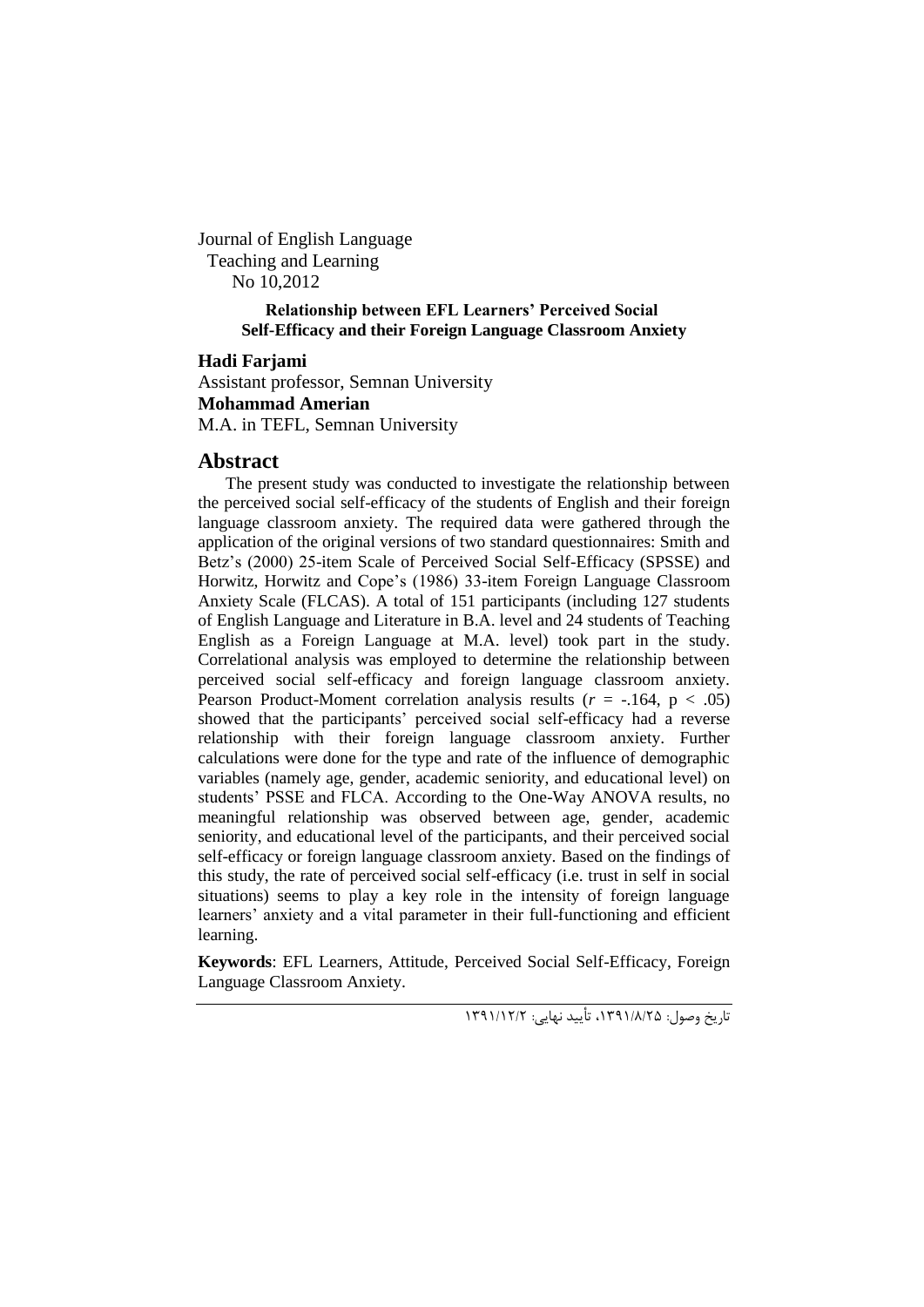# **1. Overview**

Academic learning in almost all countries is shaped in *classes* of students. In the academic English language learning, learners are constantly in touch with their friends and classmates. This atmosphere naturally creates a social domain in which the members are in constant viewing, interaction and even may be 'living'! Class members constitute an educational family like a socio-communal system in which attitudes and feelings about self and each other play key roles.

From among a variety of factors helping us reach the desirable level of cooperative and productive communication, intrapersonal variables are of much importance. Concepts such as selfconfidence, self-determination, self-actualization and the like are dealt with as the most representatives of the importance of looking *intrapersonally*. In interactional terms, it seems how we see ourselves, consider our potentialities and trust our strengths in relation to others in communicative situations 'defines' who we are in those conditions.

One of the main variables which contribute to self-awareness and self-cognition is "self-efficacy". For Bandura, the psychologist who coined the term and raised the issue in his Social-Cognitive Theory (1986) -later revised as Self-Efficacy Theory (1977)-, self efficacy is "people's judgments of their capabilities to organize and execute courses of action required to attain designated types of performances" (Bandura, 1986, p. 391). Three elements of "belief", "success", and "specific situations" can be drawn from the definition. Lying at the center of the notion is social observation and learning in the development of personality, actions, and reactions rooted in external experiences. According to socialcognitive theory, people with higher levels of self-efficacy -those who believe they can perform well- are more likely to view difficult tasks as something to be mastered rather than something to be avoided.

According to Bandura (1997), self-efficacy is influential in functioning, predicting, and changing human behavior. It's the product of mutual reciprocities among behavioral, cognitive, and environmental factors. For Bandura (1997), self-efficacy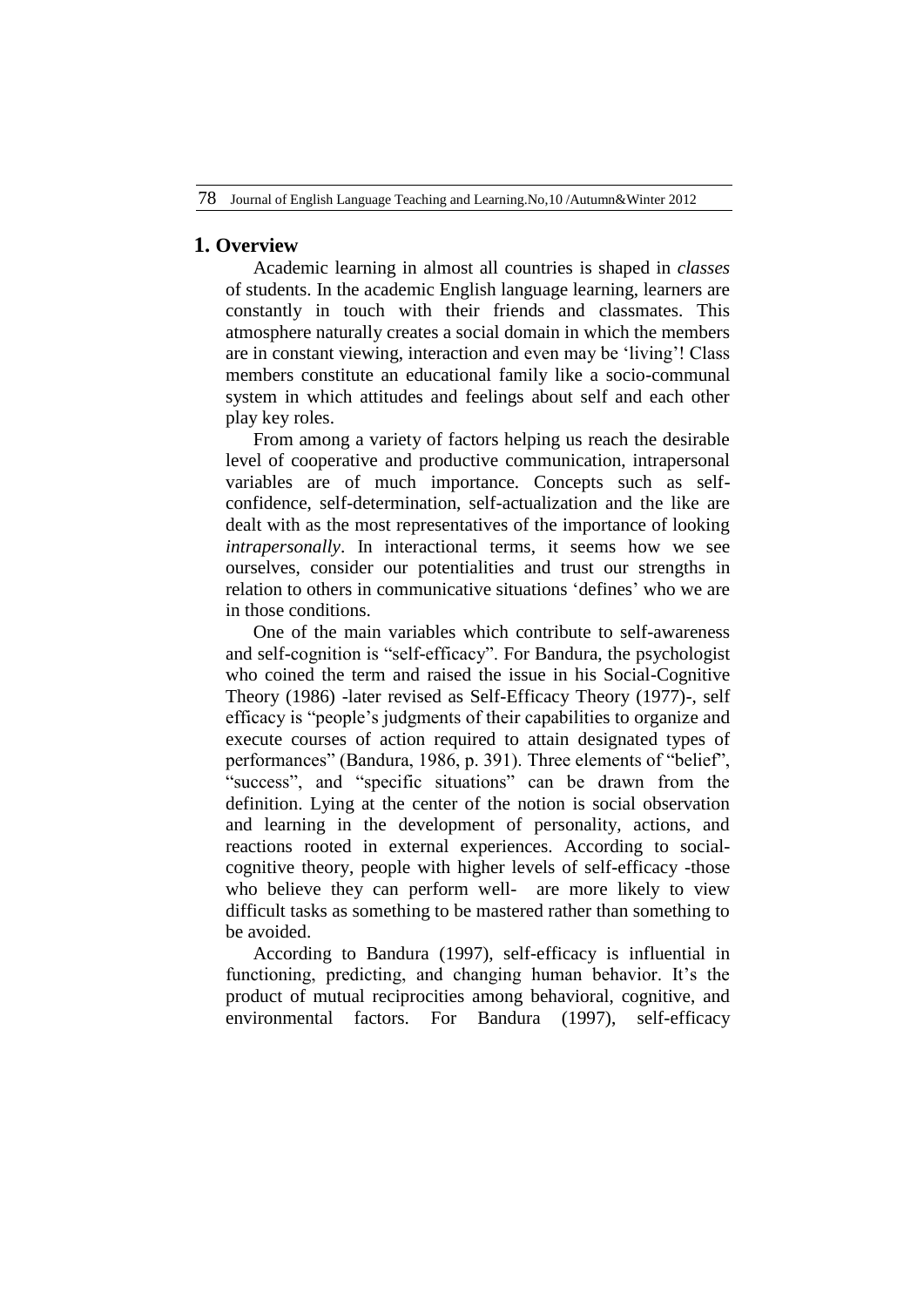perceptions are key factors in a generative system of human competence. These perceptions are concerned not with the number of skills we have, but with what we believe we can do with what we have under a variety of circumstances. Bandura's outline of the role of self-efficacy in the paradigm of a person engaging in a behavior that will have a consequent outcome is shown in the figure below.



 **Figure 3:** Bandura's model of self-efficacy (Bandura, 1977)

Strecher et al. (1986) believe that in this paradigm, behavior change and maintenance are a function of (1) expectations about the outcomes that will result from one's engagement in a behavior, and (2) expectations about one's ability to engage in or execute the behavior. According to Bandura (1995), self-efficacy makes a difference in how people feel, think, and behave, and also how they motivate themselves. He explains the importance of self-efficacy beliefs as beliefs which function as "an important set of proximal determinants of human motivation, affect, and action" and asserts that "People's self-efficacy beliefs determine their level of motivation, as reflected in how much effort they will exert in an endeavor and how long they will persevere in the face of obstacles" (Bandura, 1989, pp. 1175-1176).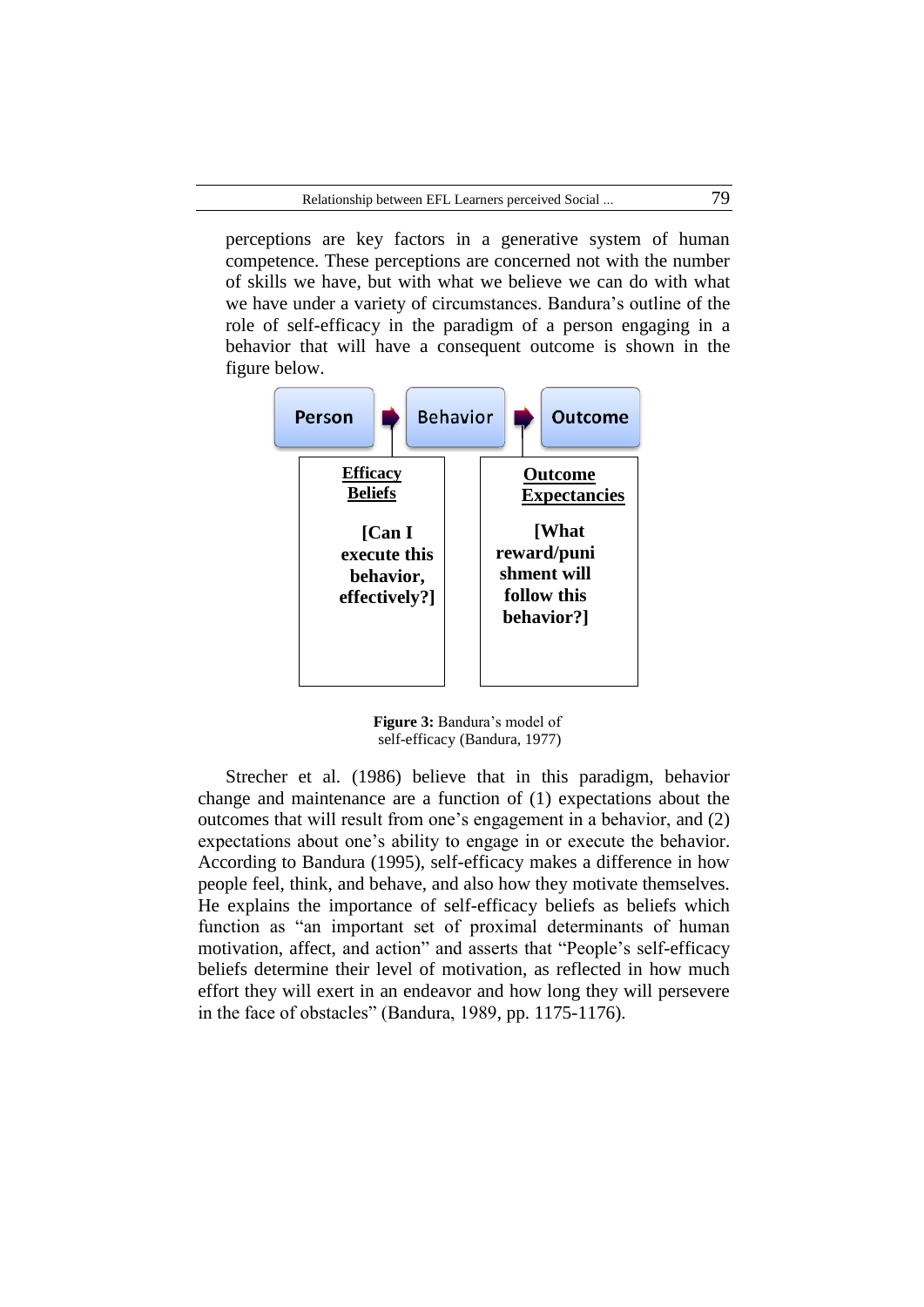Based on Stern (1991), George Herbert Mead, the American social psychologist, in his "*Mind, Self, and Society*" (1934) developed the theory that the mind of the individual and the individual's perception of him/herself is formed by the social relations between the individual and his/her social environment. This social learning process accelerates the development of an individual's emotional and practical skills, perception of self, and acceptance of others. Borrowing from theoretical frameworks such as observational learning, imitation, and modeling, it considers that people learn from one another and states that in fact self-efficacy reflects a persons' understanding of what skills s/he can master in a socio-collective setting.

In social situations, individuals have varying perceptions of their ability to successfully interact with others. In other words, their selfefficacy beliefs reflect their level of social confidence (Bandura, 1977). Having positive, pleasant, and favorite self-concepts about acting in society and being self-confident about how to deal with interpersonal matters can serve important functions like creating a sense of self-trust and self-actualization, having more tendency to do the tasks in group and better relationships with members, commenting on others' performance and using theirs' as well, and showing total educational progress along with satisfaction of the process.

Bandura (1997) further stated that self efficacy may be divided into academic, social, emotional, and physical domains. By definition, Social Self-Efficacy is "an individual's confidence in his/her ability to engage in the social interactional tasks necessary to initiate and maintain interpersonal relationships" (Smith and Betz, 2000, p. 286). It can be described as learner's expectations, understandings, and attitudes about him/herself while engaging in social situations.

The construct of *social self-efficacy* stems from the social cognitive theory, with the domain being "perceived self-efficacy in social situations". Sherer et al. (1982) firstly introduced social self-efficacy as a separate domain during the development of the self-efficacy scale. They developed this scale to measure generalized self-efficacy but found -through factor analysis- that six of the scale items produced a subscale addressing items related to social interactions. As a construct, social self-efficacy has been measured in the scientific literature as researchers began to generalize Bandura's theory for specific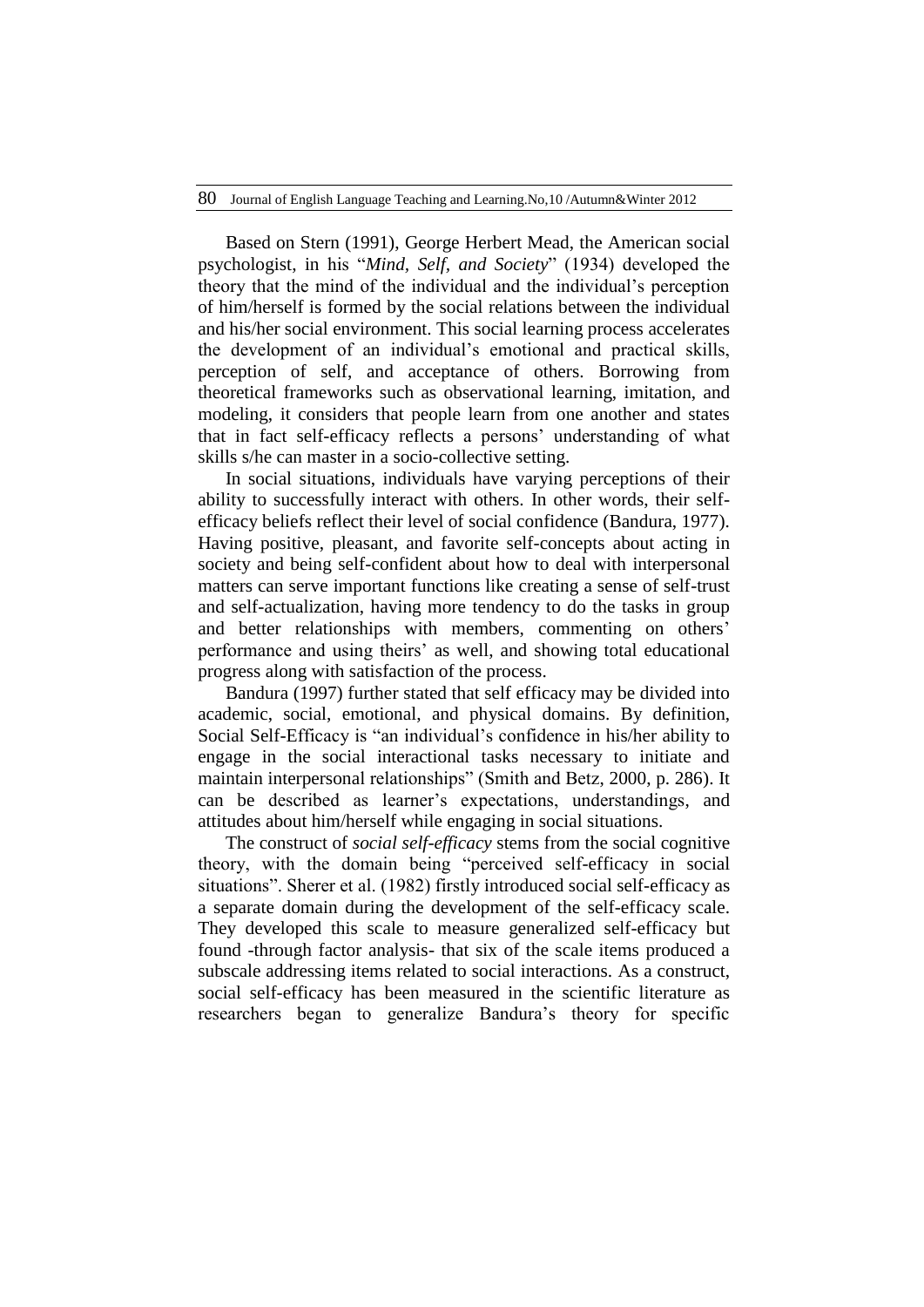applications. Social self-efficacy has consistently been related to various personality variables. In the present study, its relationship with psycho-educational variable of "Foreign Language Classroom Anxiety" (Horwitz, 1986) has been investigated.

#### *Purpose of the Study*

The core of what this study looked for has a lot to do with the influences of 'belief in self to perform well in social atmosphere of the foreign language class'. Mainly, it refers to the role played by what is called 'social self-efficacy' in foreign language learners' anxiety within the classroom. There exist several studies which addressed the relation between *self* concepts (as self-efficacy itself) and language anxiety-related variables (such as foreign language classroom anxiety) (for example: Mehrabizadeh Honarmand, 2000; Yamini and Ghoreishi, 2007; and Yamini and Tahriri, 2006) but it seems almost no attempt has been made to keep the individual self-centered part and relate the vital social others-centered domain of self-efficacy (as *social selfefficacy*) to seemingly related variables like foreign language classroom anxiety with its socio-communicative nature and social/situational essence.

Generally, the research questions of this study can be divided into three groups (A, B and C). At its preliminary level (A), the study seeks to answer the question, below:

1- Is there any relation between Iranian EFL learners' perceived social self-efficacy and their foreign language classroom anxiety?

At level B, it investigates:

2- What are the Perceived Social Self-Efficacy levels of the Iranian EFL Learners?

3- What are the Foreign Language Classroom Anxiety Levels of the Iranian EFL Learners?

And at level C;

4- What is the effect of Iranian EFL learners' age, gender, academic seniority, and educational level, on their perceived social self-efficacy *and* foreign language classroom anxiety?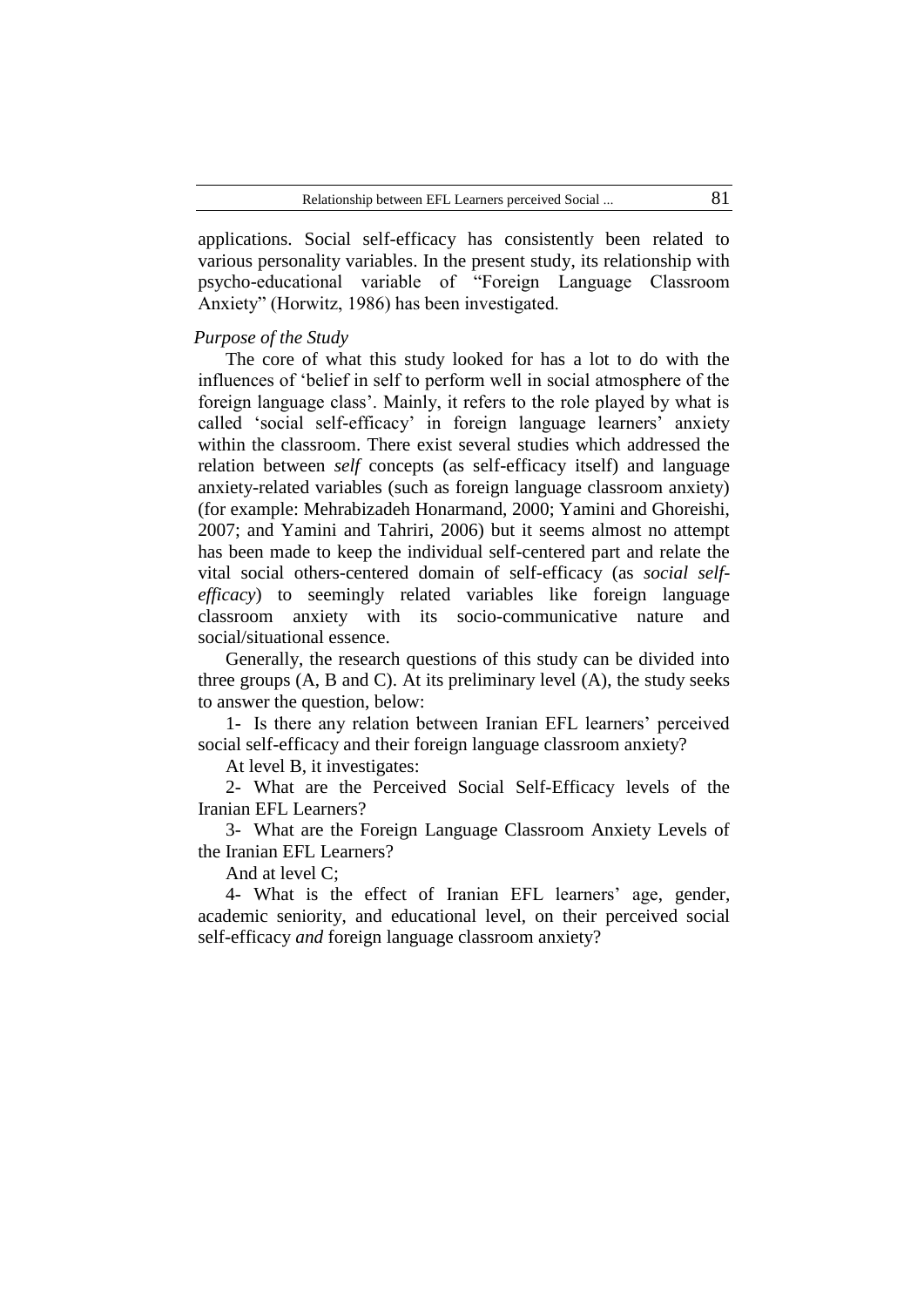# **2. Literature Review**

### *Research on Self-Efficacy*

The decades following the introduction of the concept of "Self-Efficacy" by Albert Bandura (1972) have seen the increasing attention of the researchers and practitioners to the notion and its application in various dimensions of psychology. Most of the works in the area tended to discuss about the relationships between self-efficacy and success in behavior. Likewise, in applied linguistics, there can be seen a great number of works focusing on self-efficacy based on which, selfefficacy perceptions have been detected to be sensitive to changes in students' performance context, relevant to self-regulated learning processes, and mediate the students' academic success (Pintrich, 1999; Zimmerman, 2000). Similarly, research in this area has consistently revealed that self-efficacy is positively correlated with general academic achievement (e.g. Schunk, 1981 and 1984; Wood and Locke, 1987; Pintrich and De Groot, 1990; Pajares and Kranzler, 1995; Pajares, 1996; Griffin and Griffin, 1998; Lane and Lane, 2001; Jackson, 2002; Lane, Lane, and Kyprianou, 2004; Caprara, Barbaranelli, Steca, and Malone, 2006; Ferla, Valcke, and Schuyten, 2008) and with performance in several specific scopes, including math (e.g. Pajares and Miller, 1994 and 1995), writing (e.g. Pajares and Johnson, 1996; Pajares, Britner, and Valiante, 2000; Pajares, 2003), homework practices (e.g. Zimmerman and Kitsantas, 2005; Bassi, Steca, Fave, and Caprara, 2007) and sports (e.g. Bond, Biddle, and Ntoumanis, 2001; Chase, 2001).

### *Self-Efficacy, Language Learning and Achievement*

Several researchers investigated the interconnection between selfefficacy, language learning, and language achievement. Mahyuddin et al.'s (2006) study addressed the relationship between students' selfefficacy and their English language achievement in the ESL setting of Malaysia and revealed positive correlations between self-efficacy and achievement in learning. Rahemi also (2007) dealt with the low English self-efficacy of high school students majoring in humanities in comparison to other majors. The findings showed a strong positive correlation between students' EFL achievements and self-efficacy. Moreover, Tılfarlıoğlu and Cinkara (2009) worked on self-efficacy of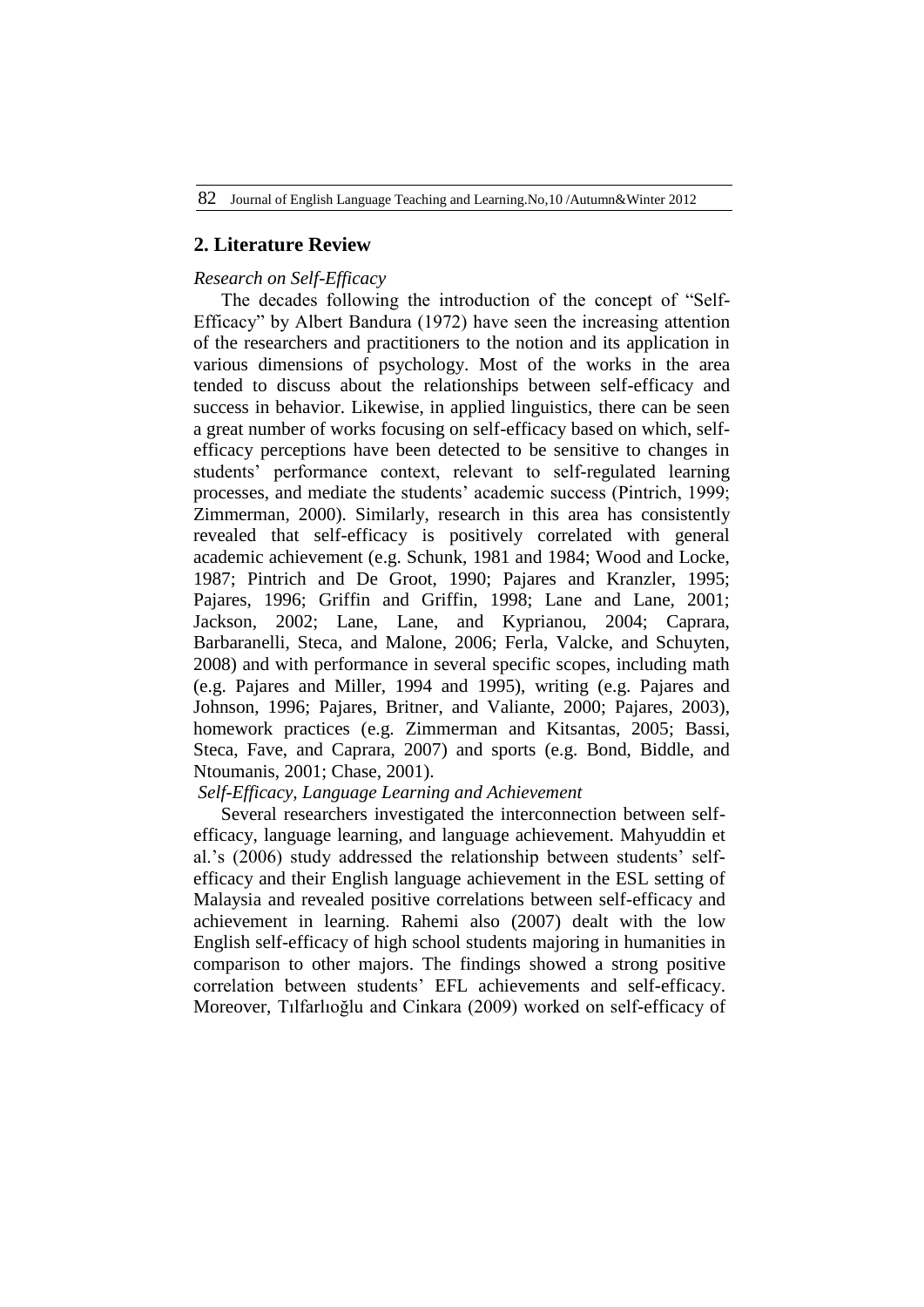EFL students and its relation with academic success in English. The analysis of the EFL self-efficacy survey revealed that EFL learners had high sense of self-efficacy in language learning tasks. Therefore, selfefficacy was disclosed to be an influential aspect in students' success in English language learning.

Furthermore, some works investigated the association of selfefficacy and mastery in different language skills. Zimmerman and Reisemberg (1997) stressed the importance of self-efficacy in writing, which is influenced by success or failure of the self-regulatory strategies. They hold that self-efficacy influences the motivation for writing and the further use of self-regulatory processes. Rahimi and Abedini (2009) also examined the interface between EFL learners' self-efficacy concerning listening comprehension and listening proficiency and found that listening comprehension self-efficacy was significantly related to the listening proficiency.

#### *Self-Efficacy Studies in Iran*

The studies on self-efficacy in Iran consist of looks to a variety of psychological and educational aspects. The relationship between selfefficacy and the use of self-regulated strategies (Kajbaf, Moulavi and Shirazi Tehrani 2003); sanitation behaviors (Mazloumi, Mehri and Morovati 2006); emotional intelligence, psychological hardiness, and conflict management styles (Esmaeilkhani, Ahdi, Mazaheri and Mehrabizadeh Honarmand, 2010) and problem solving skills (Zahrakar, Rezazadeh and Ahghar, 2010) were some of the concerns. In harmony with its international version, the research stream on the concept of self-efficacy has been considerably varied in Iran. Issues such as Entrepreneurship self-efficacy (Shamaeizadeh and Abedi, 2005), Internet self-efficacy (Azizi, 2005), Vocational self-efficacy (Ahmadi, Baghban and Fatehizadeh, 2008), self-efficacy in exceptional/brilliant children (Fathi Ashtiani, 1996), Relationship between Population Studies and self-efficacy (Hosseinchari and Kiani, 2009) and the role of self-efficacy in sports behavior (Aziz-zadeh Forouzi et al., 2012) are only some of the works conducted in the scope.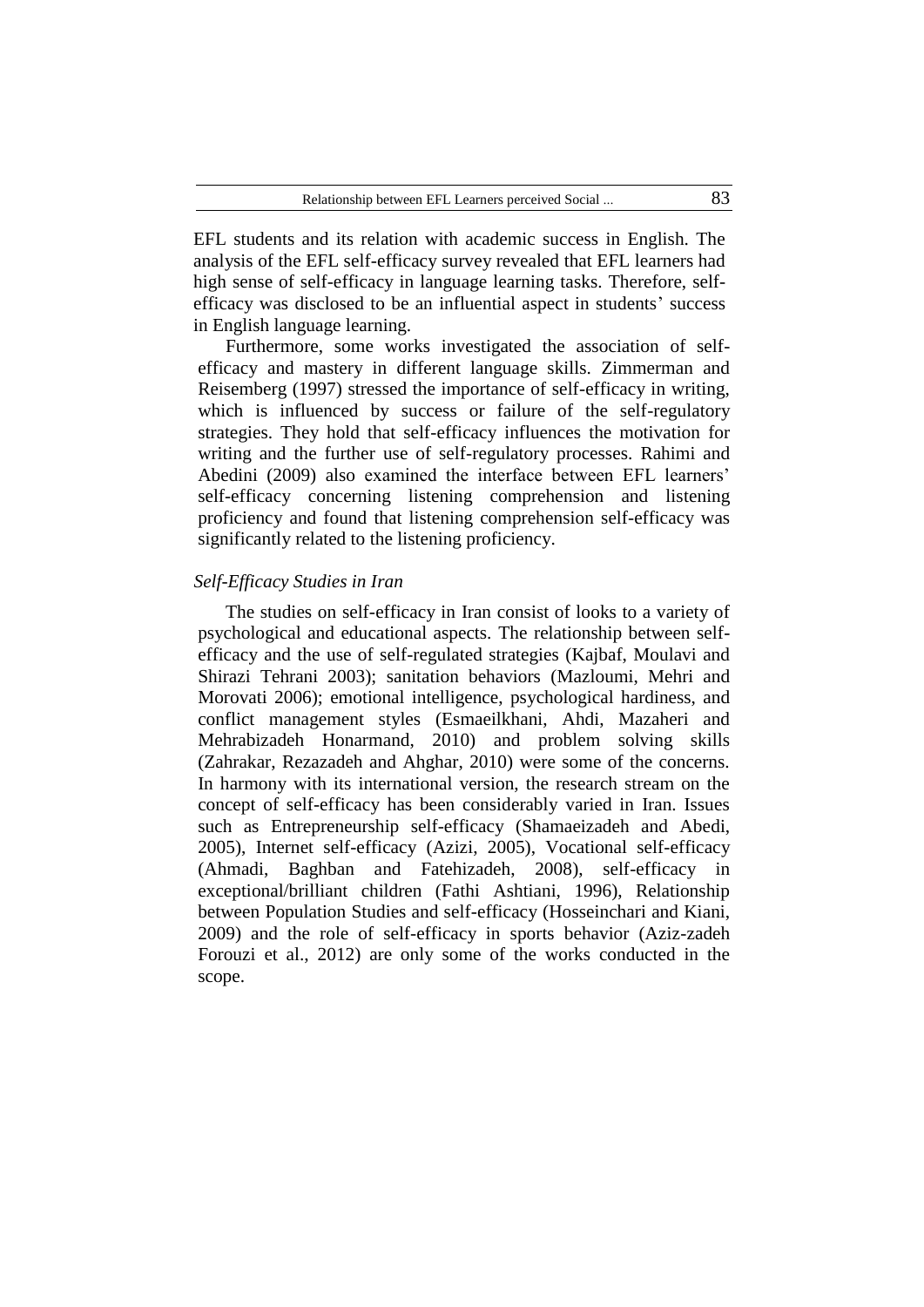#### *Anxiety in EFL/ESL*

Encyclopedia Britannica (2012) defines anxiety as "a feeling of dread, fear, or apprehension, often with no clear justification" and distinguishes it from fear because the latter arises in response to a clear and actual danger, such as one affecting a person's physical safety. Both due to personality-related reasons and because of its interactional nature, language learning has been potentially considered as "anxietyprovoking". Guiora (1983) believed that language learning itself is a "profoundly unsettling psychological proposition" because of directly affecting a person's self-concept and worldview. The tragic side of the story will be intensified if the language to be mastered is not the one normally called Mother Language or Second Language, hence; not familiar to the learner from childhood.

Horwitz (1986) pioneered what he called "Foreign Language Classroom Anxiety" composed of 'communication apprehension' (avoiding expression of personal messages), 'test anxiety' (fear from the exams) and 'fear of negative evaluation' (apprehension about others' evaluation). She pointed to "anxiety" as the impeding factor for such cases in successful foreign language learning and defined the notion as "the feeling of tension, apprehension, nervousness, and worry associated with the automatic arousal of the nervous system" (pp. 125-128).

There exist a great number of studies done about the interrelation of anxiety and language learning. Bailey et al. (2000)'s study attempted to identify a combination of variables that might be correlated with three corresponding types of anxiety. The correlation results revealed that students with the highest levels of anxiety tend to have lower expectations of their success. Ortega Cebreros (2003) also found four main types of anxiety reactions towards a foreign language classroom: speaking anxiety, listening anxiety, test anxiety, and general anxiety. Moreover, Cubic (2007) reported the eight main sources of anxiety as (a) Presenting before the class, (b) Making mistakes, (c) Losing face, (d) Inability to express oneself, (e) Fear of failure, (f) Teachers, and (g) Fear of living up to the standards. In another research, Hizwari et al. (2008) found strong correlations between the three variables namely 'communication apprehension',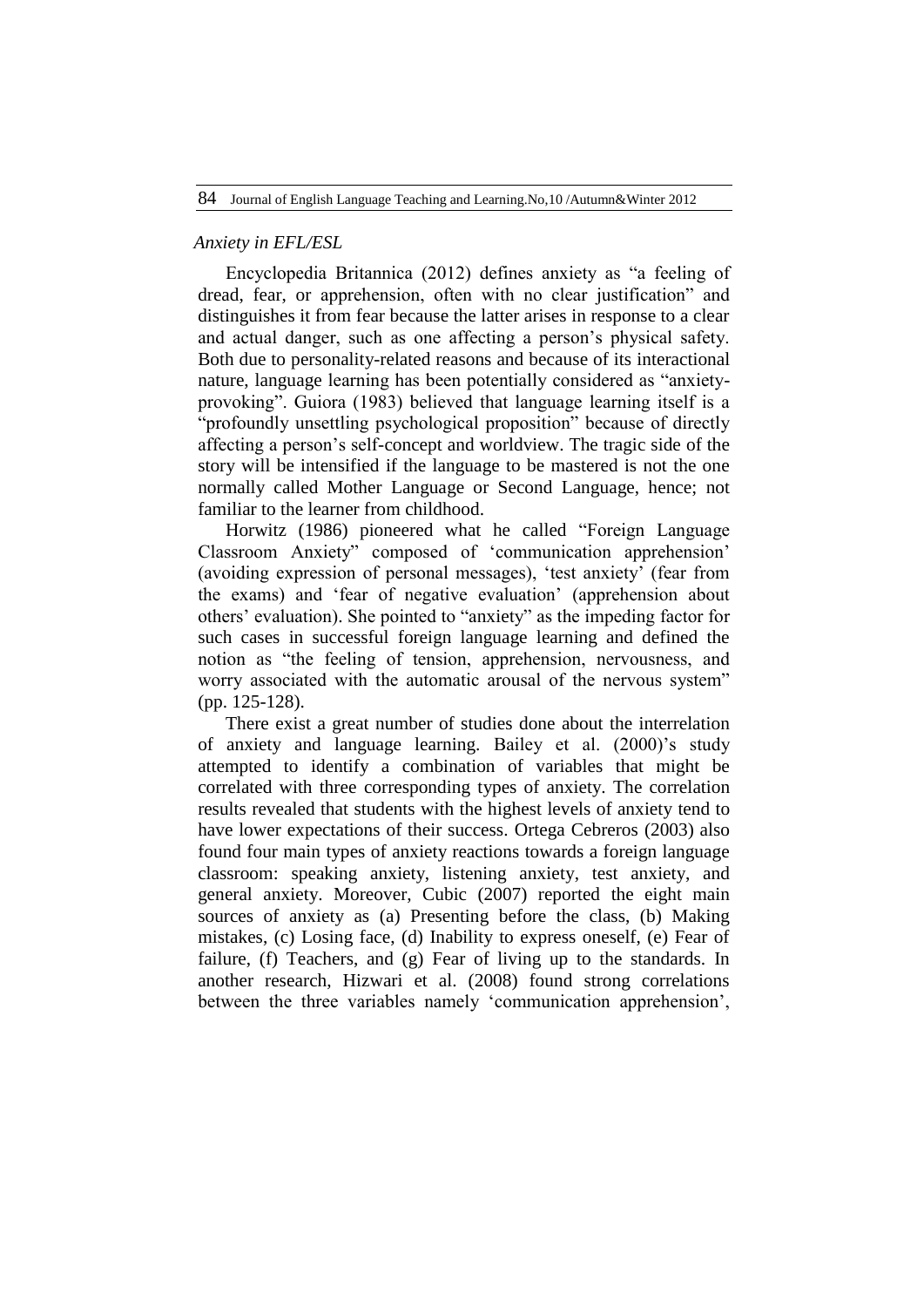'fear of negative evaluation' and 'classroom anxiety' and concluded that the higher the fear of a person, the higher his/her communication anxiety, and vice versa. Also, Andrade and Williams (2009)'s findings indicated that many students enter their university EFL classes expecting to experience an anxiety-provoking situation, and that anxiety is likely to significantly hinder the performance of some students.

In addition to the mentioned works, some studies have done to see the interrelation between anxiety and language achievement. Horwitz (2001) who considered the literature on language learning anxiety argued that language anxiety is a 'specific' anxiety (rather than a 'trait' one) and reported that findings concerning anxiety and language achievement have been relatively uniform indicating a consistent moderate negative relationship between anxiety and achievement. Awan et al. (2010)'s results also suggested that what he called "Group A students" (the students whose English achievement fall in the top 1/3 of all participants) experienced lower levels of foreign language anxiety.

By adding to the above-mentioned studies, some scholars have examined the relationship between the so called 'dimensions' of FLCA (namely; Communication Apprehension, Test Anxiety, and Fear of Negative Evaluation) and learning (e.g. Rosenfeld, 1995; Rojo-Laurilla, 2007; Honeycutt, Choi and DeBerry, 2009; Samelian, 2009; Aydin, 2006, 2007, 2009, 2010, and 2012).

#### *Language Skills and Language Anxiety*

Horwitz et al. (1986) spoke about the "specific" and situationbased types of anxieties classified by the psychologists. The years after saw the increasing number of the studies addressing different language skills and their relation with foreign language anxiety (e.g. A Y (2010)'s study with addressing the generally examined the FLCA in relation to language skills at different levels and works on oral skills' anxiety (Listening/Speaking Anxieties) (Kuru-Gonen, 2005; Kimura, 2010; Subaşı, 2010; Tianjian, 2010; Abdul-Rahman, 2010; Sioson, 2011) or written skills' anxiety (Reading/Writing Anxieties) (Saito, Horwitz and Gharza, 1999; Cheng, 2004; Mat Daud, Mat Daud and Abu Kassim, 2005; Brantmeier, 2005; Kuru-Gonen, 2007 and 2009;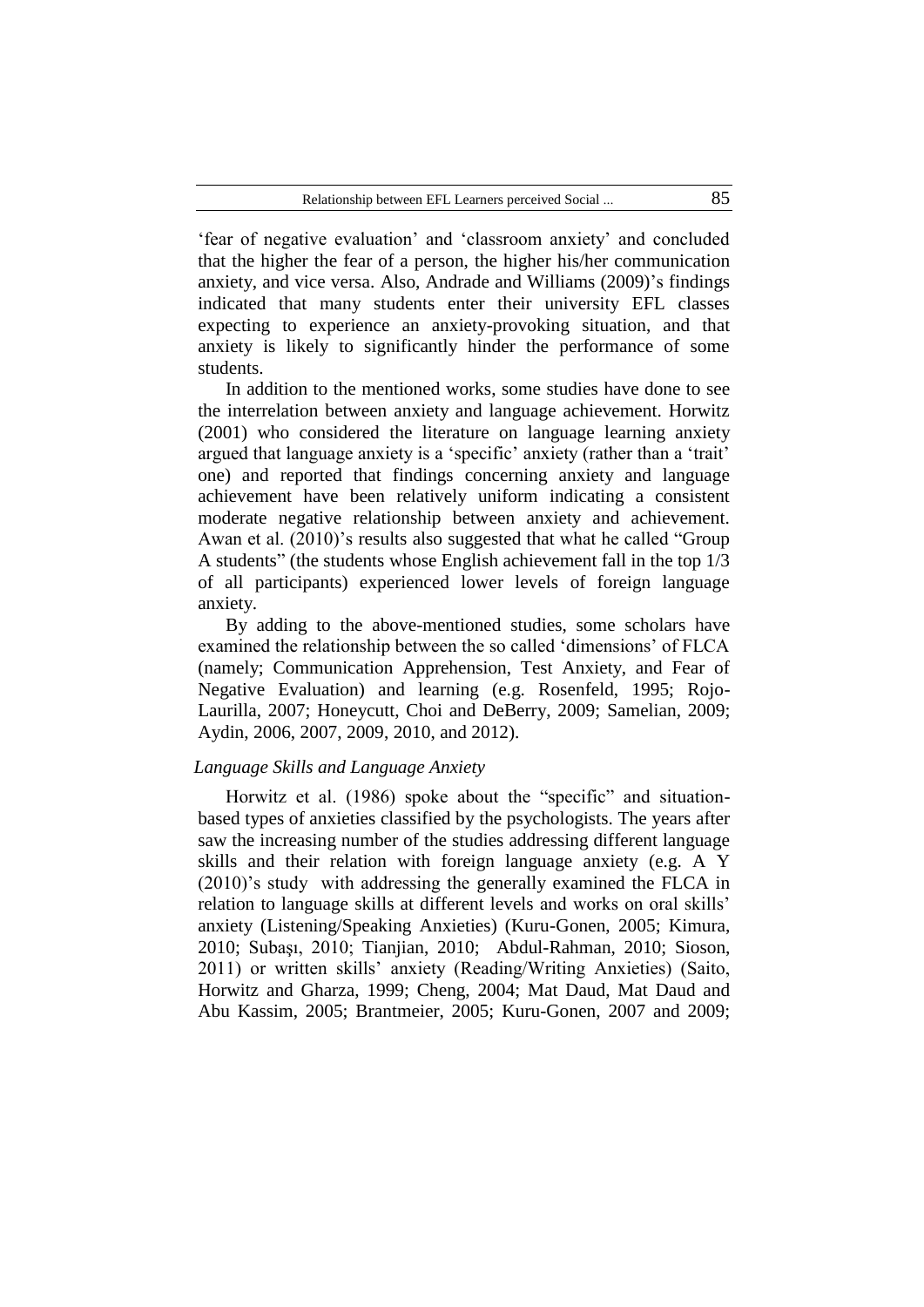Shariati and Bordbar, 2009; Tysinger, Tysinger and Diamanduros, 2010; Wu, 2011).

*Connecting (Social)Self-Efficacy and (Language)Anxiety*

The core of what is sought in this paper can be stated as "the relationship between self-efficacy and language anxiety". Similarly, several studies have been conducted by the scholars -either in psychological or educational contexts- on the notions of 'self-efficacy' and 'anxiety', their various derivations and mutual interconnections. Regarding such a relationship, Treptow (1999) examined Bandura's four components of self-efficacy verification (enactive attainments, vicarious experience, persuasory experience, and physiological experience) in relation to adults' social anxiety. The results indicated that recollections of perceived arousal in social settings and of early social experience together best predicted the adults' social anxiety and distress while recalled perceptions of arousal alone best predicted their social evaluative fears. Also, Mallinckrodt and Wei (2005) studied the elements of the social competencies and interpersonal processes models and their role in social anxiety. According to the results, attachment anxiety and avoidance were both positively associated with the psychological distress and negatively associated with the perceived social support.

In another attempt, Yamini and Tahriri (2006) attempted to investigate the relationship between EFL learners' Foreign Language Classroom Anxiety (FLCA) and their Global Self-esteem (GSE) the findings of which revealed a significant negative relationship. Studies by Guadiano and Herbert (2006), Yamini and Ghoreishi (2007), Moree (2007), Neisi and Tahriri (2010), Perepiczka, Chandler and Becerra (2011) and Tahmassian and Jalali Moghadam (2011) are other works which also focused on the correlation between self-efficacy and anxiety and found negative coefficients.

# **3. Method**

# *Participants*

In total, 151 students of English participated in this study. 127 of them were studying English Language and Literature at the B.A. level and 24 students were studying Teaching English as a Foreign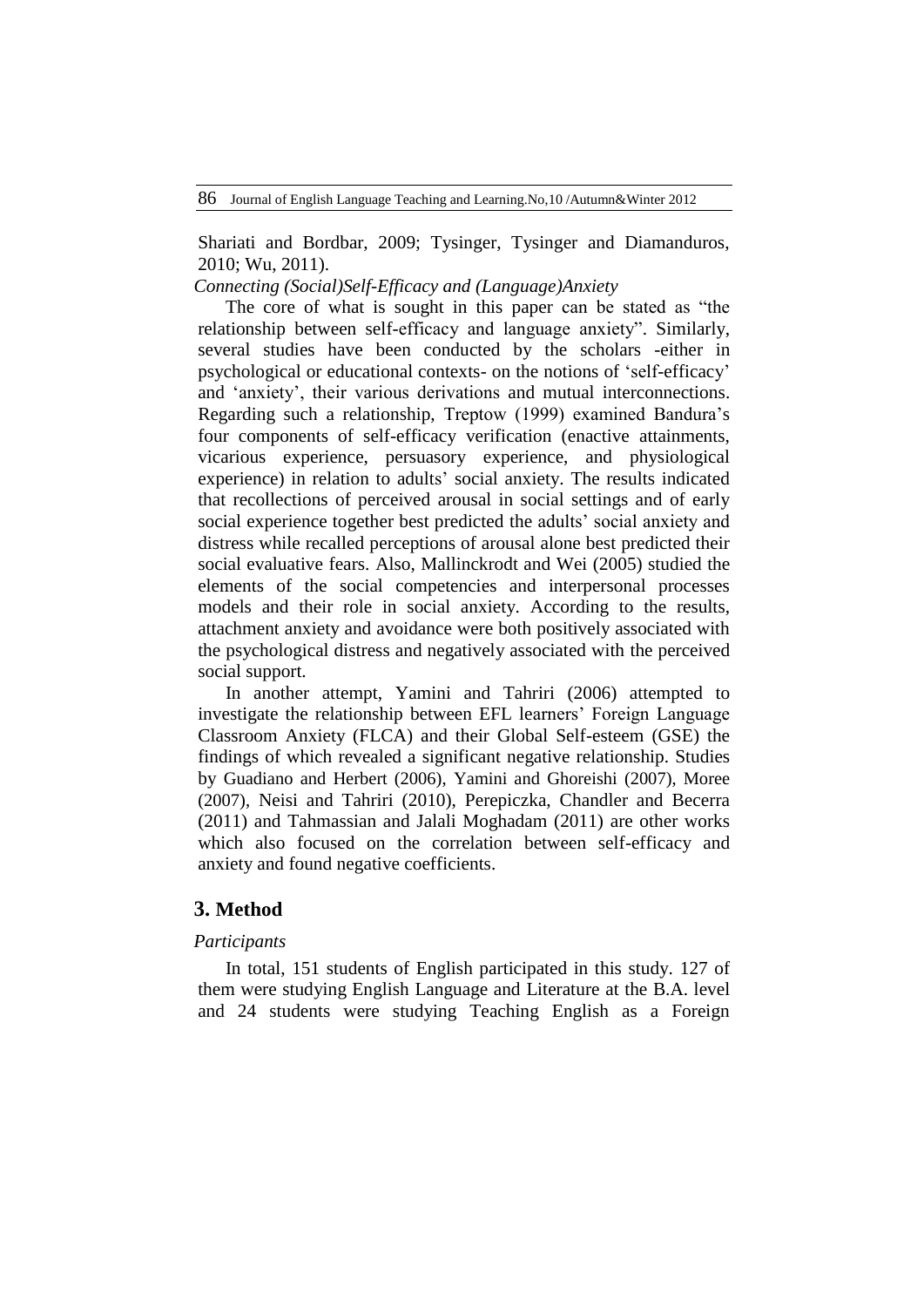Language at the M.A. level. More specifically, 17 (11.3%) freshmen, 28 (18.5%) sophomores, 33 (21.9%) juniors, and 49 (53%) seniors in B.A. and 12 freshmen, along with the same number seniors (7.9% each) in M.A. constituted the whole sample. Of them, 23 (15.2%) were male, and 127 (84.1%) were female with ages ranging from 18 to 33 (one participant did not indicate his/her gender).

#### *Instruments*

Two standard questionnaires were used in this study. The first instrument was the Scale of Perceived Social Self-Efficacy (SPSSE; Smith and Betz, 2000) consisted of 25 rationally derived items with Cronbach's Alpha value of .95. The items measure the level of confidence in a variety of social situations including (1) making friends, (2) pursuing romantic relationships, (3) social assertiveness, (4) performance in public situations, (5) groups or parties, and (6) giving or receiving help. The other instrument used was the Foreign Language Classroom Anxiety Scale (FLCAS; Horwitz, Horwitz and Cope, 1986) consisted of 33 items with Cronbach's Alpha coefficient of .93 with subscales of "Communication Apprehension", "Test Anxiety", and "Fear of Negative Evaluation". The answers to both questionnaires were provided on a Likert scale ranging from 1 to 5.

### *Data Collection*

To collect the data, *the scale of perceived social self-efficacy* and *foreign language classroom anxiety scale* were administered to the participants. To avoid from the possible effects of being familiar with 'social self-efficacy' questionnaire which broadly showed the social confidence level; hence, probably 'face-saving' for some of the students, unlike the nominal cliché, first, the foreign language anxiety questionnaire was administered. Furthermore, due to the students' possible lack of concentration, boredom and lack of care, and especially, to avoid the testing effects, the two questionnaires were administered with a time interval of two weeks. As can be noted, the number of the questions in the second questionnaire (foreign language classroom anxiety) has decreased from 25 to 24 in finalization. This is because of the localization issue. The item number 23 (in the original questionnaire; Smith and Betz, 2000) was "Get a date to a dance that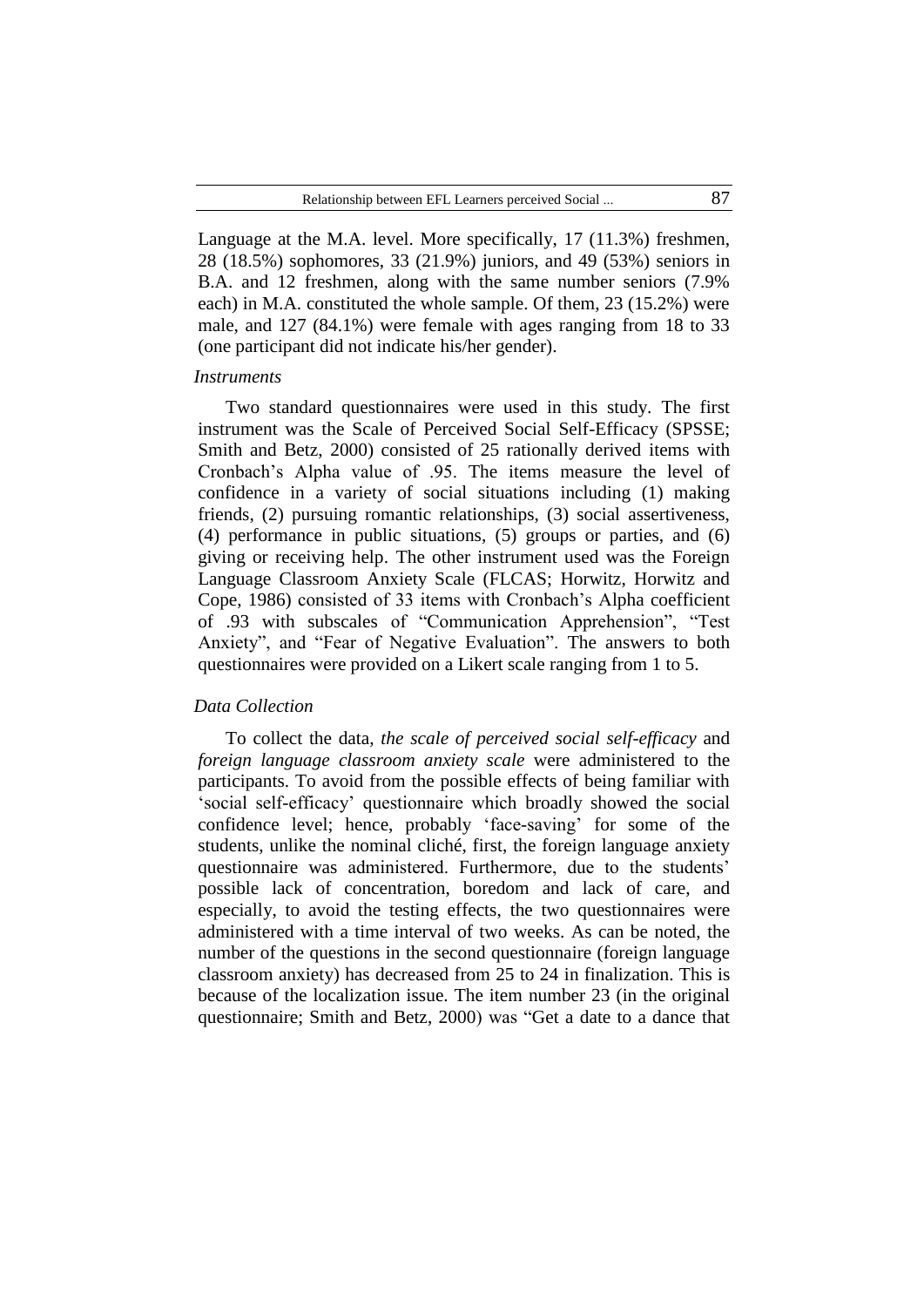your friends are going to". After consultation about the construct appropriateness of the decision, it was agreed that this question doesn't work out in the socio-cultural context of Iran because going dancing in its western mixed terms that is implied by the item- is unwelcomed by many Iranians (In fact, it is considered a *taboo* for many).

#### *Data Analysis*

The collected data were subjected to descriptive and inferential statistical analyses. Pearson Product-Moment Correlation analysis was used and to find if the demographic factors of age, gender, academic seniority, and educational level of the students have effects on their SPSSE/FLCA, the One-Way Analysis of Variance (ANOVA) was applied.

Total scores on the scale of perceived social self-efficacy (SPSSE) were obtained by summing the 25 items. Statistically, the total score of any respondent could possibly range from 33 to 165. As the developers of the scale stated, "higher scores indicate greater perceived social selfefficacy" (Smith and Betz, 2000; p. 288). The same computation procedure was applied to the scores for each item in FLCAS (in the case of negatively worded items (items 2, 5, 8, 11, 14, 18, 22, 28, and 32), reverse scoring was conducted). The scores of FLCAS were obtained by summing the items. Similar to SPPSE, the total score of any participant could possibly range from 33 165.

### **4. Results**

# *Descriptive Statistics for "Perceived Social Self-Efficacy"*

The Scale of Perceived Social Self-Efficacy (SPSSE; Smith and Betz, 2000) measures an individual's degree of perceived social selfefficacy, defined as an individual's level of self-efficacy or confidence involving social behavior. Table 4.1. shows the details of the responses to 24 items of SPSSE.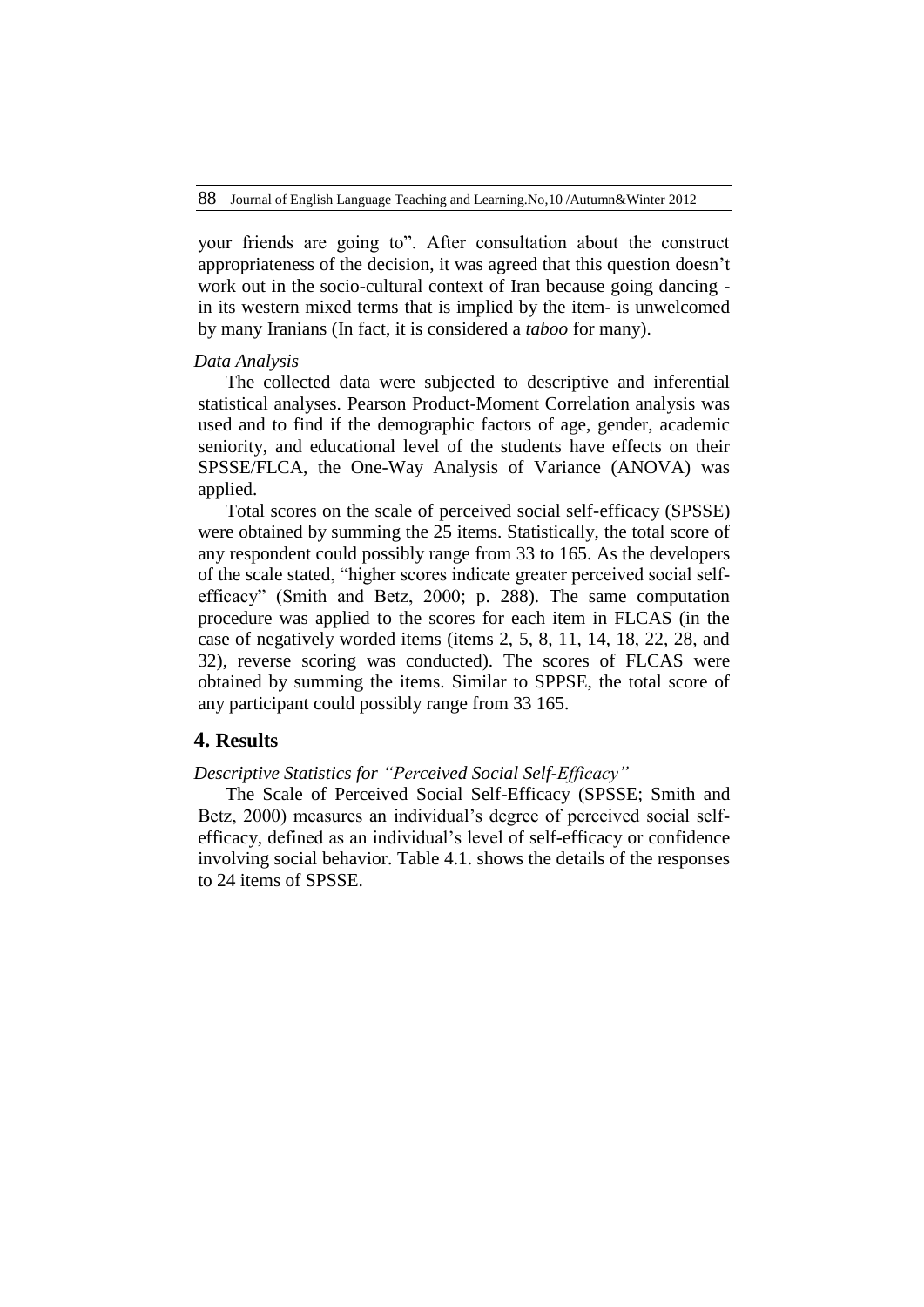|                                                                                                                             | $_{\rm N}$ | Mean    | Std.<br>Deviation |
|-----------------------------------------------------------------------------------------------------------------------------|------------|---------|-------------------|
| Item 1- Starting a conversation with someone you don't know very we                                                         | 151        | 3.3179  | .98232            |
| Item 2- Expressing your opinion to a group of people discussing a sub<br>that is of interest to you                         | 151        | 3.7483  | .98128            |
| Item 3- Working on a school, work, community or other project with<br>people you don't know very well                       | 151        | 3.13907 | .973240           |
| Item 4- Helping to make someone you've recently met feel comfortab<br>with your group of friends                            | 151        | 3.8411  | 1.00062           |
| Item 5- Sharing with a group of people an interesting experience you<br>had                                                 | 151        | 3.8013  | .98671            |
| Item 6- Putting yourself in a new and different social situation                                                            | 151        | 3.0662  | 1.01764           |
| Item 7- Volunteering to help organize an event                                                                              | 151        | 3.1656  | 1.15141           |
| Item 8- Asking a group of people who are planning to engage in a soc<br>activity (e.g., go to a movie) if you can join them | 151        | 3.1258  | 1.00866           |
| Item 9- Getting invited to a party that is being given by a prominent o<br>popular individual                               | 151        | 3.2517  | 1.04063           |
| Item 10- Volunteering to help lead a group or organization                                                                  | 151        | 3.2185  | 1.02563           |
| Item 11- Keeping your side of the conversation                                                                              | 151        | 3.5232  | .89319            |
| Item 12- Being involved in group activities                                                                                 | 151        | 3.0199  | 1.69104           |
| Item 13- Finding someone to spend a weekend afternoon with                                                                  | 151        | 3.6291  | 1.23080           |
| <b>Item 14-</b> Expressing your feelings to another person                                                                  | 151        | 3.3377  | 1.19937           |
| Item 15- Finding someone to go to lunch with                                                                                | 151        | 3.3642  | 1.22465           |
| Item 16- Asking someone out on a date                                                                                       | 151        | 2.6291  | 1.44044           |
| Item 17- Going to a party or social function where you probably won<br>know anyone                                          | 151        | 2.6623  | 1.03851           |
| Item 18- Asking someone for help when you need it                                                                           | 151        | 3.2583  | .95543            |
| Item 19- Making friends with a member of your class                                                                         | 151        | 3.7881  | .92815            |
| Item 20- Joining a lunch or dinner table where people are already sitti<br>and talking                                      | 151        | 3.0596  | 1.11494           |
| Item 21- Making friends in a group where everyone else knows each                                                           | 151        | 3.0265  | 1.09512           |
| Item 22- Asking again someone out after s/he was busy the first time<br>asked                                               | 151        | 2.7351  | 1.09971           |
| Item 23- Calling someone you've met and would like to know better                                                           | 151        | 3.1192  | 1.10711           |
| Item 24- Asking a potential friend out for coffee                                                                           | 151        | 3.5894  | 1.07871           |
| Valid N (listwise)                                                                                                          |            | 151     |                   |

# **Table 4.1.:** *Participants' responses to 24 items of SPSSE*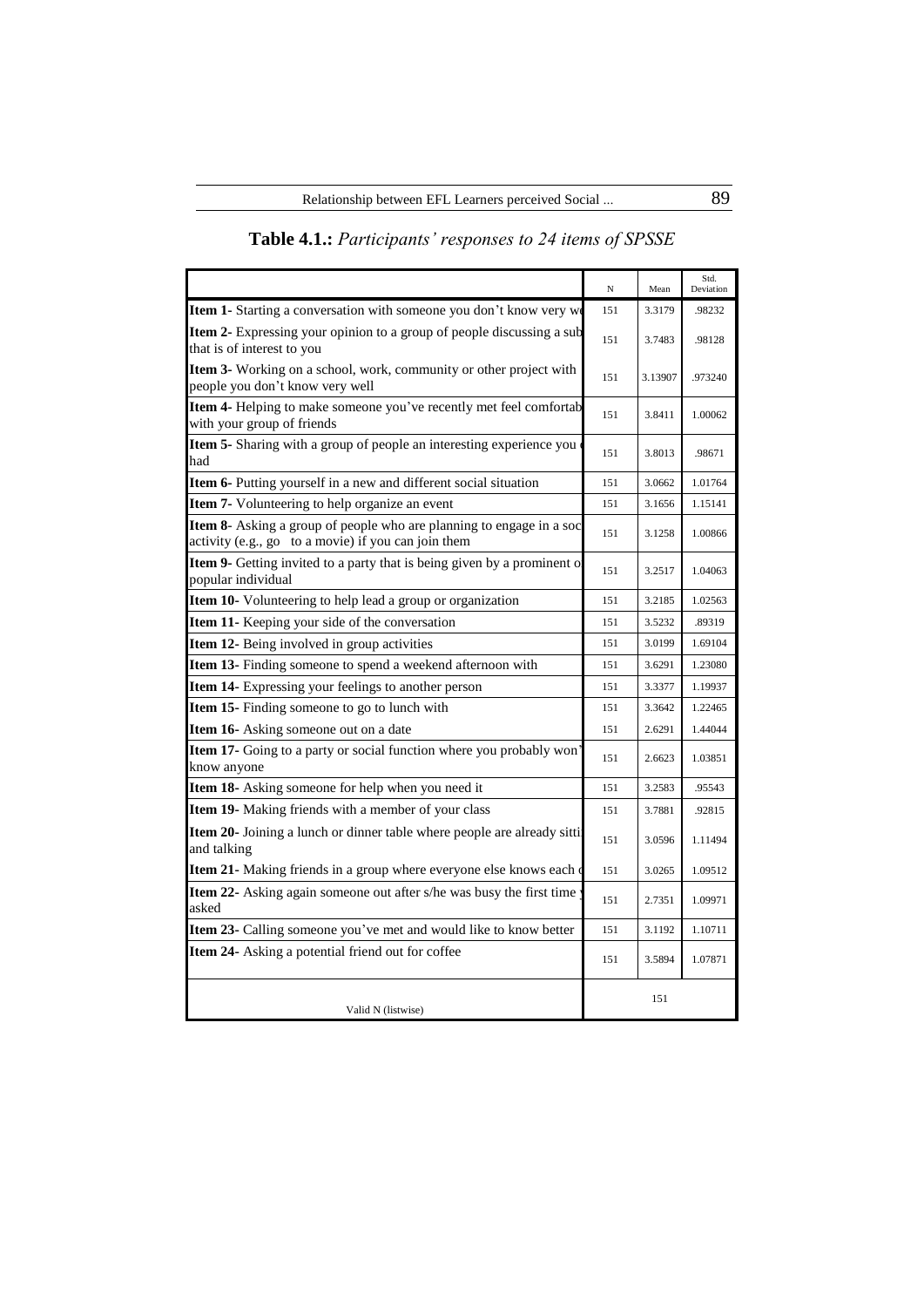|              | <b>Low PSSE</b><br>$(Score: 24-48)$ | <b>Middle PSSE</b><br>$(Score: 49-72)$ | <b>High PSSE</b><br>(Score: 73-96) | <b>Very High PSSE</b><br>$(Score: 97-120)$ |
|--------------|-------------------------------------|----------------------------------------|------------------------------------|--------------------------------------------|
| Valid<br>. . | 2                                   | 55                                     | 80                                 | 14                                         |
| Missing      | 149                                 | 96                                     | 71                                 | 137                                        |

**Table 4.2.:** *Social Self-Efficacy levels of the participants*

By displaying social self-efficacy levels of the students, table 4.2. based on the procedure of "one-fourth" count- shows the frequency of the students with *Very Low*, *Low*, *Middle*, *High* and *Very High* perceived social self-efficacy (based on the obtained scores from the SPSSE, their total PSSE could range from 24 to 120).

# *Descriptive Statistics for "Foreign Language Classroom Anxiety"*

The Foreign Language Classroom Anxiety Scale (FLCAS; Horwitz et al., 1986) contains 33 items, scored on a five-point Likert scale and focuses on speaking in a classroom context. In table 4.3., details of the answers to FLCA questionnaire are presented.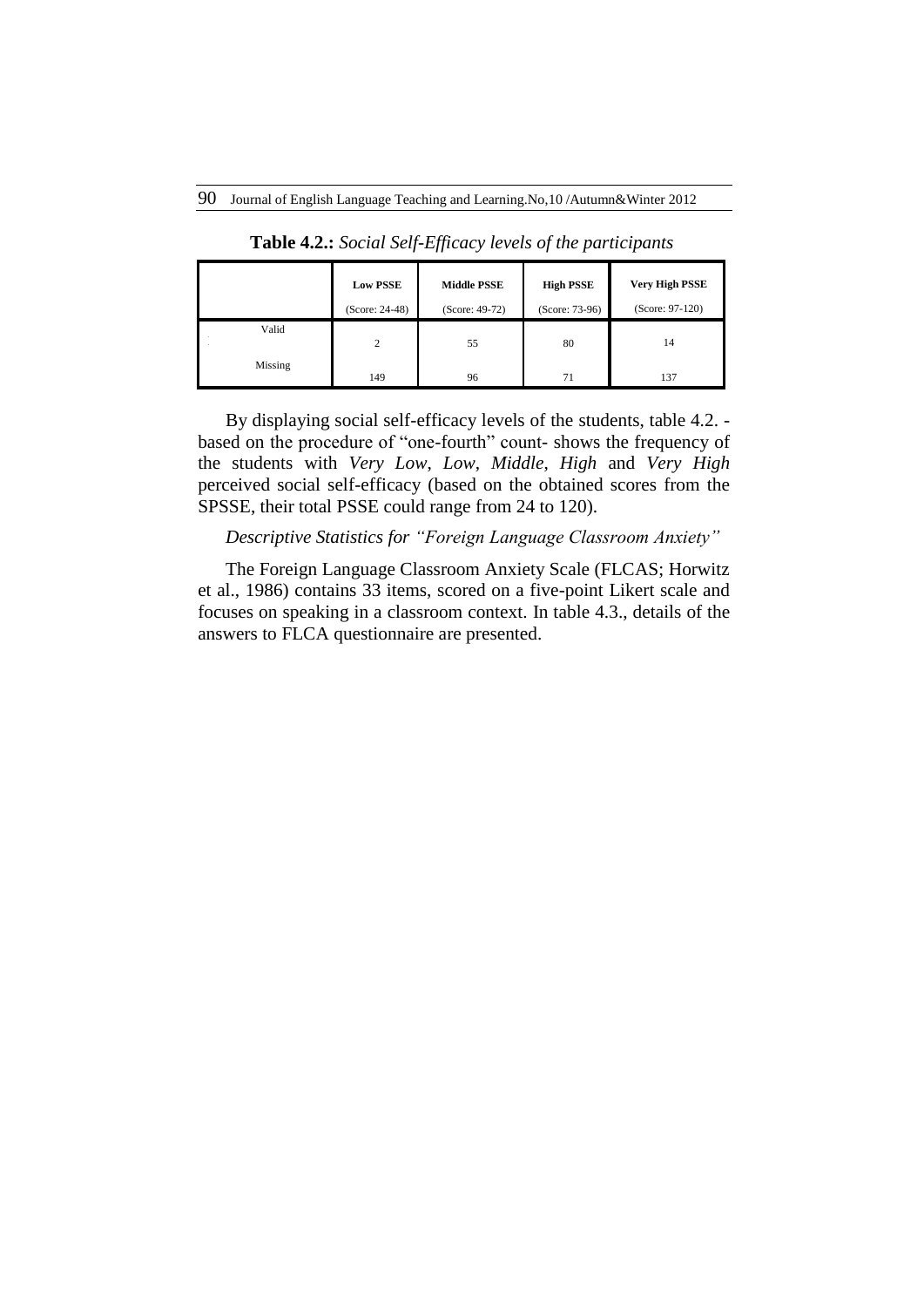|                                                                                                                      |     |         | Std.      |
|----------------------------------------------------------------------------------------------------------------------|-----|---------|-----------|
|                                                                                                                      | N   | Mean    | Deviation |
| <b>Item 1-</b> I never feel quite sure of myself when I am speaking in my foreign language<br>class.                 | 151 | 2.7748  | 1.13239   |
| <b>Item 2-</b> I don't worry about making mistakes in language class.                                                | 151 | 2.8477  | 1.23152   |
| Item 3- I tremble when I know that I'm going to be called on in language class                                       | 151 | 2.8013  | 1.11964   |
| <b>Item 4-</b> It frightens me when I don't understand what the teacher is saying in the foreign<br>language.        | 151 | 2.6887  | 1.13833   |
| <b>Item 5</b> It wouldn't bother me at all to take more foreign language classes.                                    | 151 | 3.6026  | 1.12000   |
| <b>Item 6-</b> During language class, I find myself thinking about things that have nothing t<br>do with the course. | 151 | 2.7550  | 1.16600   |
| <b>Item 7-</b> I keep thinking that the other students are better at languages than I am.                            | 151 | 2.8477  | 1.15325   |
| <b>Item 8-</b> I am usually at ease during tests in my language class.                                               | 151 | 3.3444  | 1.14918   |
| <b>Item 9-</b> I start to panic when I have to speak without preparation in language class.                          | 151 | 3.0530  | 1.19325   |
| <b>Item 10-</b> I worry about the consequences of failing my foreign language class.                                 | 151 | 3.22517 | 1.342496  |
| <b>Item 11-</b> I don't understand why some people get so upset over foreign language<br>classes.                    | 151 | 3.3907  | 1.02615   |
| <b>Item 12-</b> In language class, I can get so nervous that I forget things I know.                                 | 151 | 2.8477  | 1.20967   |
| <b>Item 13-</b> It embarrasses me to volunteer answers in my language class.                                         | 151 | 2.4238  | 1.24599   |
| <b>Item 14-</b> I would not be nervous speaking the foreign language with native speakers.                           | 151 | 3.0662  | 1.30470   |
| <b>Item 15</b> I get upset when I don't understand what the teacher is correcting.                                   | 151 | 2.9603  | 1.24836   |
| <b>Item 16</b> Even if I am well prepared for language class, I feel anxious about it.                               | 151 | 2.2517  | 1.28176   |
| <b>Item 17-</b> I often feel like not going to my language class.                                                    | 151 | 2.1126  | 1.12868   |
| <b>Item 18</b> I feel confident when I speak in foreign language class.                                              | 151 | 3.5364  | 1.06942   |
| <b>Item 19-</b> I am afraid that my language teacher is ready to correct every mistake I make.                       | 151 | 2.5033  | 1.12472   |
| <b>Item 20-</b> I can feel my heart pounding when I'm going to be called on in language class                        | 151 | 3.0861  | 1.15436   |
| Item 21- The more I study for a language test, the more confused I get.                                              | 151 | 1.7748  | .85769    |
| Item 22- I don't feel pressure to prepare very well for language class.                                              | 151 | 3.2318  | 1.12809   |
| <b>Item 23-</b> I always feel that the other students speak the foreign language better than<br>do.                  | 151 | 2.8344  | 1.13390   |
| <b>Item 24-</b> I feel very self - conscious about speaking the foreign language in front of<br>other students.      | 151 | 3.1987  | .95233    |
| Item 25- Language class moves so quickly that I worry about getting left behind.                                     | 151 | 2.6093  | 1.01963   |
| <b>Item 26-</b> I feel more tense and nervous in my language class than in my other classes.                         | 151 | 2.2384  | 1.06901   |
| <b>Item 27-</b> I get nervous and confused when I am speaking in my language class.                                  | 151 | 2.2980  | 1.00528   |
| <b>Item 28-</b> When I'm on my way to language class, I feel very sure and relaxed.                                  | 151 | 3.5099  | 1.05114   |
| <b>Item 29-</b> I get nervous when I don't understand every word the language teacher says.                          | 151 | 2.6093  | 1.24351   |
| <b>Item 30-</b> I feel overwhelmed by the number of rules you have to learn to speak<br>foreign language.            | 151 | 2.5563  | 1.01085   |
| <b>Item 31-</b> I am afraid that the other students will laugh at me when I speak the foreign<br>language.           | 151 | 2.3709  | 1.16971   |
| Item 32- I would probably feel comfortable around native speakers of the foreign<br>language.                        | 151 | 3.1258  | .99535    |
| <b>Item 33-</b> I get nervous when the language teacher asks questions which I haven'<br>prepared in advance.        | 151 | 3.3510  | 1.13254   |

# **Table 4.3.:** *Participants' responses to 33 items of FLCA*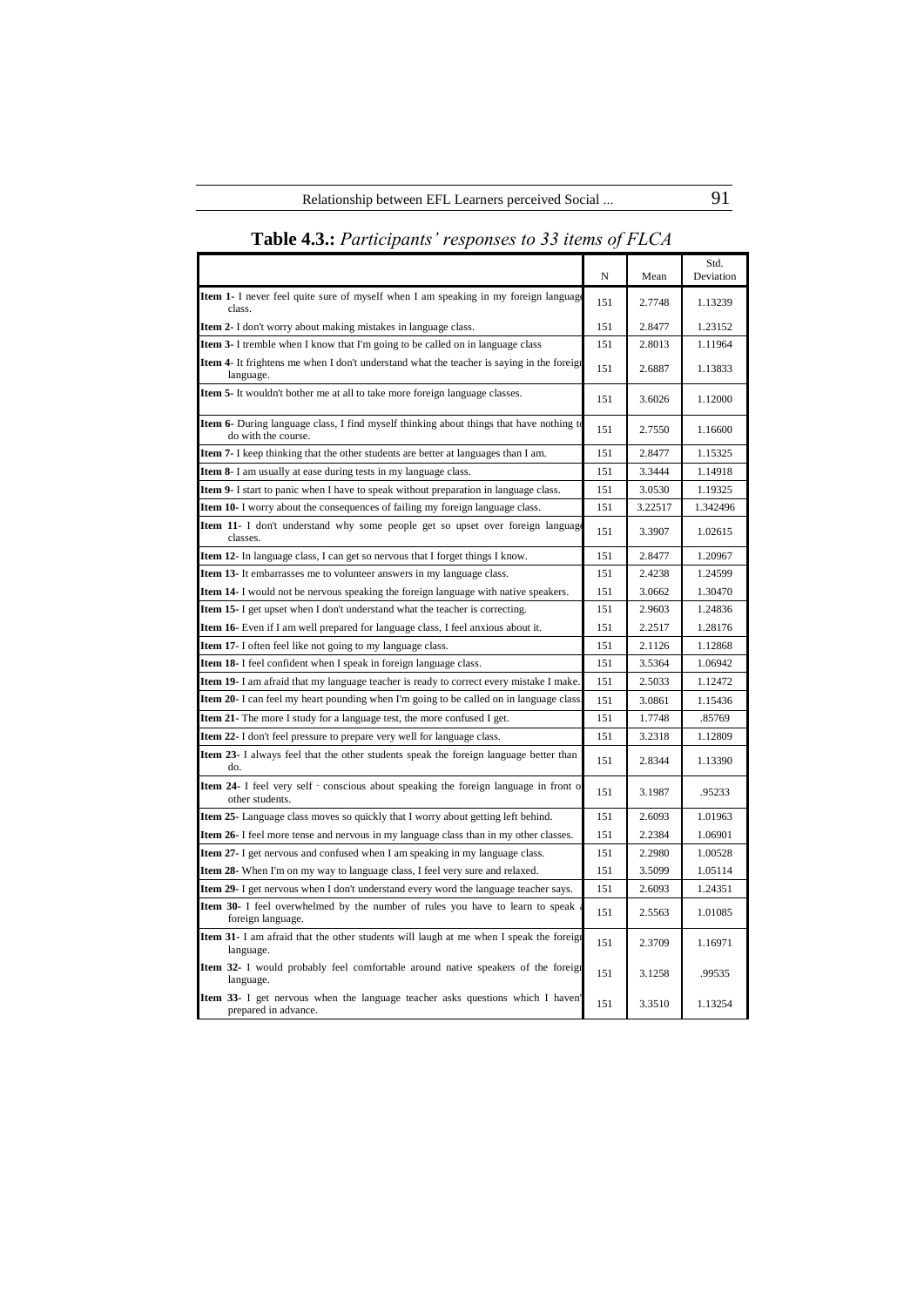# 92 Journal of English Language Teaching and Learning.No,10 /Autumn&Winter 2012

|                                                                                                                       | N   | Mean    | Std.<br>Deviation |
|-----------------------------------------------------------------------------------------------------------------------|-----|---------|-------------------|
| <b>Item 1-</b> I never feel quite sure of myself when I am speaking in my foreign language<br>class.                  | 151 | 2.7748  | 1.13239           |
| <b>Item 2-</b> I don't worry about making mistakes in language class.                                                 | 151 | 2.8477  | 1.23152           |
| <b>Item 3-</b> I tremble when I know that I'm going to be called on in language class                                 | 151 | 2.8013  | 1.11964           |
| <b>Item 4-</b> It frightens me when I don't understand what the teacher is saying in the foreign<br>language.         | 151 | 2.6887  | 1.13833           |
| <b>Item 5-</b> It wouldn't bother me at all to take more foreign language classes.                                    | 151 | 3.6026  | 1.12000           |
| <b>Item 6-</b> During language class, I find myself thinking about things that have nothing to<br>do with the course. | 151 | 2.7550  | 1.16600           |
| <b>Item 7-</b> I keep thinking that the other students are better at languages than I am.                             | 151 | 2.8477  | 1.15325           |
| <b>Item 8-</b> I am usually at ease during tests in my language class.                                                | 151 | 3.3444  | 1.14918           |
| <b>Item 9-</b> I start to panic when I have to speak without preparation in language class.                           | 151 | 3.0530  | 1.19325           |
| <b>Item 10-</b> I worry about the consequences of failing my foreign language class.                                  | 151 | 3.22517 | 1.342496          |
| <b>Item 11-</b> I don't understand why some people get so upset over foreign language<br>classes.                     | 151 | 3.3907  | 1.02615           |
| <b>Item 12-</b> In language class, I can get so nervous that I forget things I know.                                  | 151 | 2.8477  | 1.20967           |
| <b>Item 13-</b> It embarrasses me to volunteer answers in my language class.                                          | 151 | 2.4238  | 1.24599           |
| <b>Item 14-</b> I would not be nervous speaking the foreign language with native speakers.                            | 151 | 3.0662  | 1.30470           |
| Item 15- I get upset when I don't understand what the teacher is correcting.                                          | 151 | 2.9603  | 1.24836           |
| <b>Item 16</b> - Even if I am well prepared for language class, I feel anxious about it.                              | 151 | 2.2517  | 1.28176           |
| <b>Item 17-</b> I often feel like not going to my language class.                                                     | 151 | 2.1126  | 1.12868           |
| Item 18- I feel confident when I speak in foreign language class.                                                     | 151 | 3.5364  | 1.06942           |
| <b>Item 19-</b> I am afraid that my language teacher is ready to correct every mistake I make.                        | 151 | 2.5033  | 1.12472           |
| <b>Item 20-</b> I can feel my heart pounding when I'm going to be called on in language class                         | 151 | 3.0861  | 1.15436           |
| <b>Item 21-</b> The more I study for a language test, the more confused I get.                                        | 151 | 1.7748  | .85769            |
| <b>Item 22-</b> I don't feel pressure to prepare very well for language class.                                        | 151 | 3.2318  | 1.12809           |
| Item 23- I always feel that the other students speak the foreign language better than<br>do.                          | 151 | 2.8344  | 1.13390           |
| <b>Item 24-</b> I feel very self - conscious about speaking the foreign language in front of<br>other students.       | 151 | 3.1987  | .95233            |
| <b>Item 25-</b> Language class moves so quickly that I worry about getting left behind.                               | 151 | 2.6093  | 1.01963           |
| Item 26- I feel more tense and nervous in my language class than in my other classes.                                 | 151 | 2.2384  | 1.06901           |
| <b>Item 27-</b> I get nervous and confused when I am speaking in my language class.                                   | 151 | 2.2980  | 1.00528           |
| Item 28- When I'm on my way to language class, I feel very sure and relaxed.                                          | 151 | 3.5099  | 1.05114           |
| <b>Item 29-</b> I get nervous when I don't understand every word the language teacher says.                           | 151 | 2.6093  | 1.24351           |
| Item 30- I feel overwhelmed by the number of rules you have to learn to speak<br>foreign language.                    | 151 | 2.5563  | 1.01085           |
| <b>Item 31-</b> I am afraid that the other students will laugh at me when I speak the foreign<br>language.            | 151 | 2.3709  | 1.16971           |
| Item 32- I would probably feel comfortable around native speakers of the foreig<br>language.                          | 151 | 3.1258  | .99535            |
| <b>Item 33-</b> I get nervous when the language teacher asks questions which I haven<br>prepared in advance.          | 151 | 3.3510  | 1.13254           |
| Valid N (listwise)                                                                                                    |     | 151     |                   |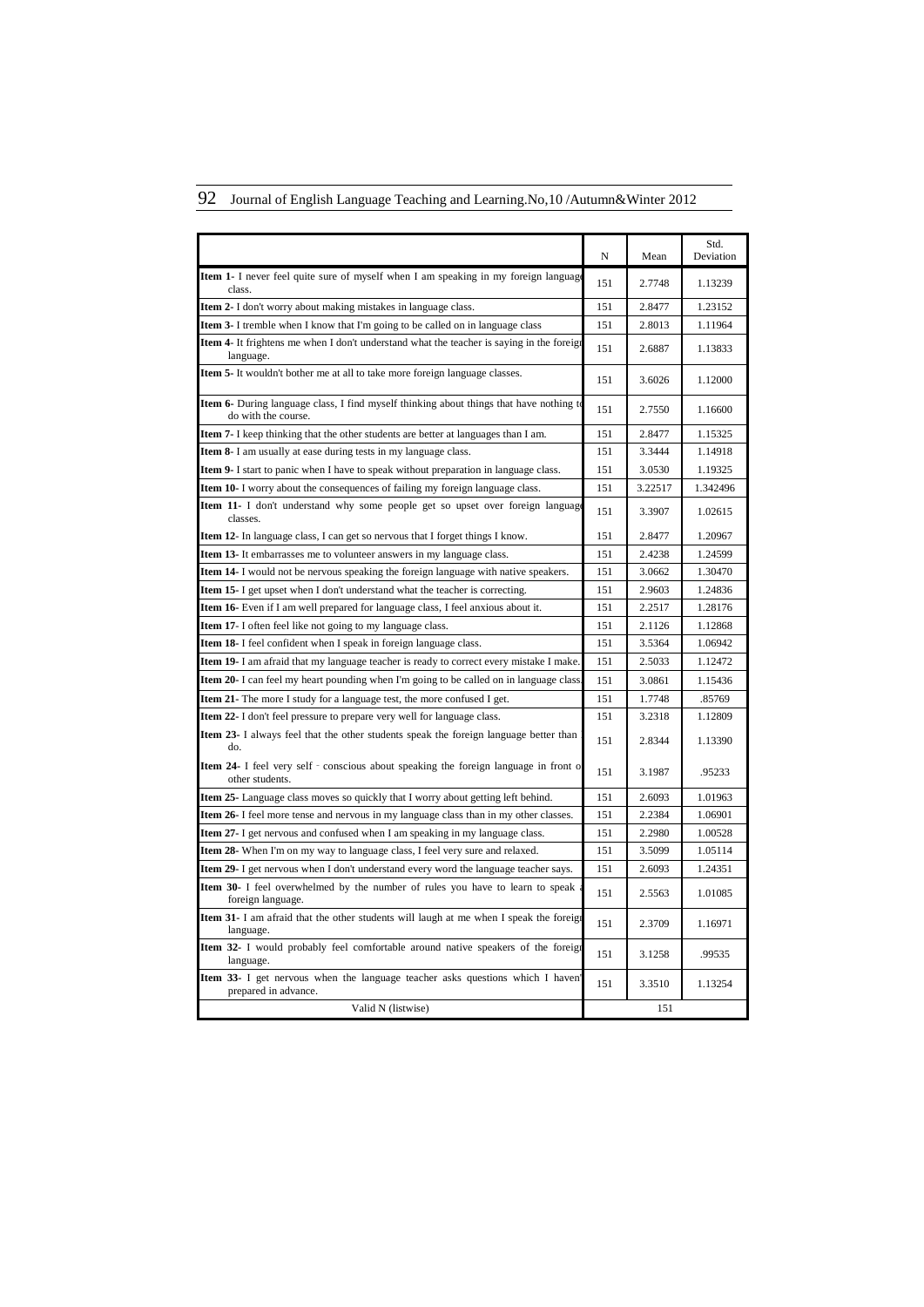**Table 4.4.:** *Foreign Language Classroom Anxiety levels of the participants*

|         | <b>Low FLCA</b><br>$(Score: 33-66)$ | Middle FLCA<br>(Score: 67-99) | <b>High FLCA</b><br>$(Score: 100-132)$ | Very High FLCA<br>$(Score: 133-165)$ |
|---------|-------------------------------------|-------------------------------|----------------------------------------|--------------------------------------|
| Valid   |                                     | 107                           | 43                                     |                                      |
| Missing | 150                                 | 44                            | 108                                    | 151                                  |

As shown for the perceived social self-efficacy, table 4.4. represents the simple frequency of the students with *Very Low*, *Low*, *Middle*, *High* and *Very High* FLCA (based on the obtained scores from the FLCAS, their total FLCA could range from 33 to 165).

*Correlation between Perceived Social Self-Efficacy and Foreign Language Classroom Anxiety*

The result of Pearson Product-Moment correlation analysis showed reverse relationship between the variables ( $r = -.164$ , ( $p < .05$ )). Table 4.5. shows the corresponding matrix.

|                      |                                    | <b>Total PSSE</b>    | <b>Total FLCA</b>    |
|----------------------|------------------------------------|----------------------|----------------------|
| Total<br><b>PSSE</b> | Pearson Product-Moment correlation |                      | $-.164$ <sup>*</sup> |
|                      | Sig. (2-tailed)                    |                      | .045                 |
|                      | N                                  | 151                  | 151                  |
| Total<br><b>FLCA</b> | Pearson Product-Moment correlation | $-.164$ <sup>*</sup> |                      |
|                      | Sig. (2-tailed)                    | .045                 |                      |
|                      | N                                  | 151                  | 151                  |

**Table 4.5**. *Pearson Product-Moment correlation on PSSE and FLCA data*

\*. Correlation is significant at the 0.05 level (2-tailed).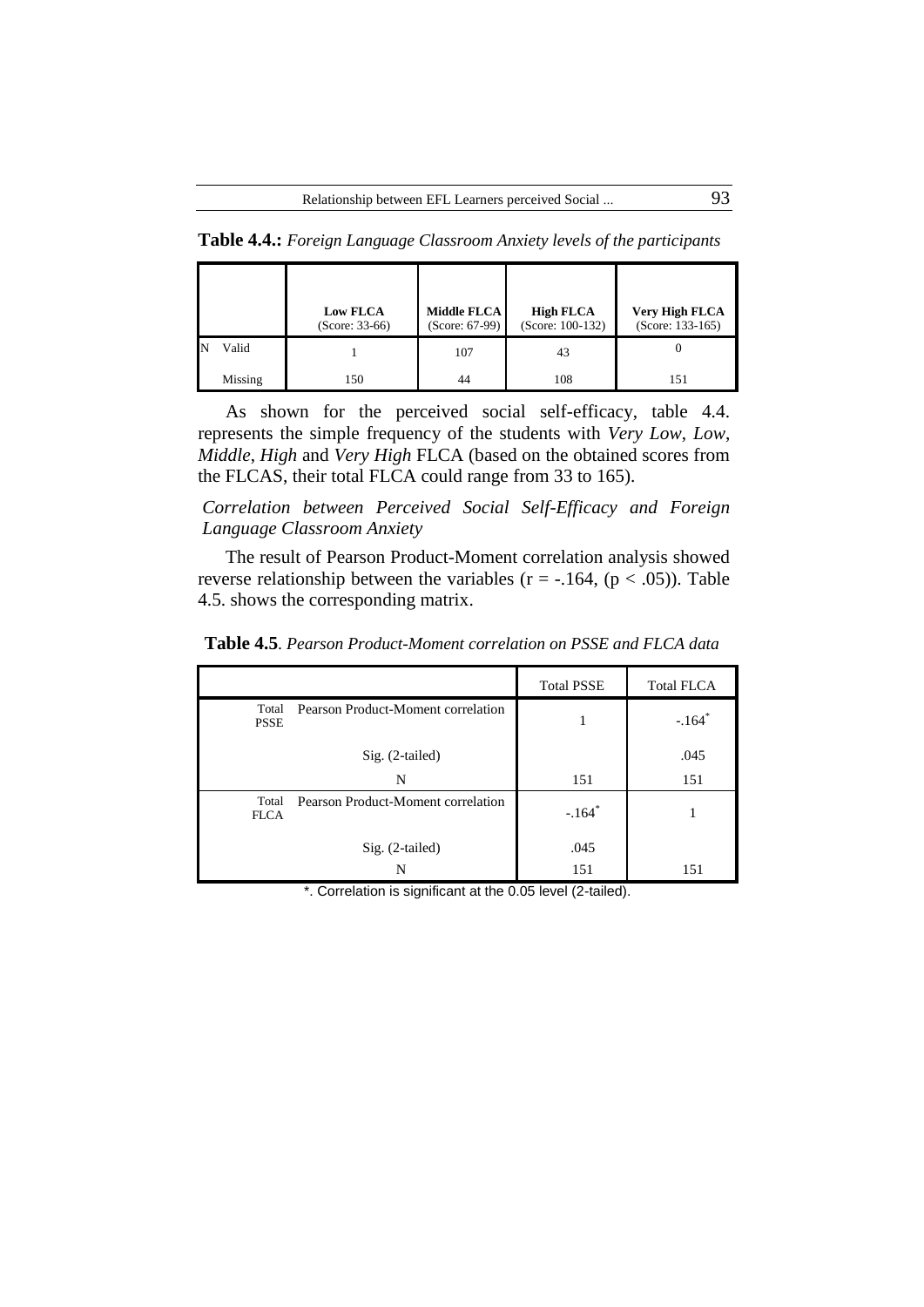The value of -.164 verified the hypothesis behind the main question of the study.



**Graph 4.1**.: Correlation of Perceived Social Self-Efficacy and Foreign Language Classroom Anxiety in a scatter plot

Graph 4.1. shows the general scatter plot for the correlation between the corresponding values of perceived social self-efficacy (shown as "Total\_S") and Foreign Language Classroom Anxiety (shown as "Total\_F") of the participants. Based on mathematical standards, the independent variable went to the horizontal axis and the dependent one; to vertical axis. The slope of the chart is descending which shows the *negative* correlation between the variables.

#### *ANOVA Results (Effects of the Demographic Variables)*

In order to see if age, gender, academic seniority, and educational level would have influence on students' perceived social self-efficacy, One-Way ANOVA was conducted. Table 4.6. displays the model summary statistics for the perceived social self-efficacy of the respondents. It can be observed that none of the independent demographic variables were recognized statistically 'significant' or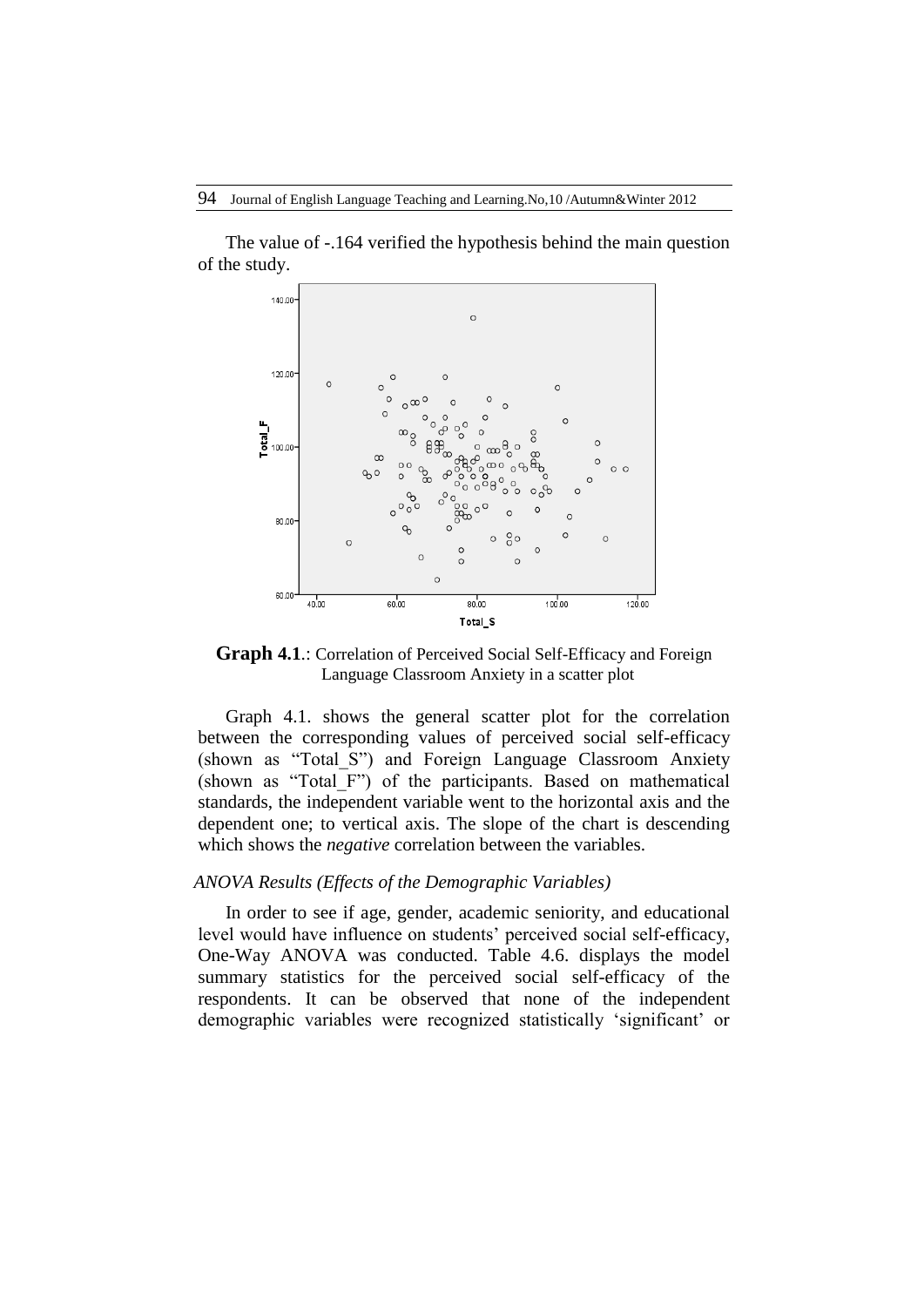meaningful  $(> .05)$ . As a result, none of these demographic factors can be considered as predictors of the participants' perceived social selfefficacy.

**Table 4.6.:** *Co-efficiency between Age, Gender, Academic Seniority, and Educational Level, and Total Perceived Social Self-Efficacy of the students (Total PSSE)*

|   | <b>Coefficients<sup>a</sup></b> |                             |            |                              |          |      |  |  |
|---|---------------------------------|-----------------------------|------------|------------------------------|----------|------|--|--|
|   |                                 | Unstandardized Coefficients |            | Standardized<br>Coefficients |          |      |  |  |
|   | Model                           | B                           | Std. Error | Beta                         | t        | Sig. |  |  |
| 1 | (Constant)                      | 68.646                      | 11.860     |                              | 5.788    | .000 |  |  |
|   | Age                             | .088                        | .480       | .017                         | .083     | .855 |  |  |
|   | Gender                          | 2.315                       | 3.294      | .059                         | .703     | .483 |  |  |
|   | Academic<br>Seniority           | $-1.204$                    | .719       | $-194$                       | $-1.674$ | .096 |  |  |
|   | Edu. Level                      | 7.068                       | 4.973      | .182                         | 1.421    | .157 |  |  |

a. Dependent Variable: Total PSSE

Moreover, in order to see if age, gender, academic seniority, and educational level have influenced students' foreign language classroom anxiety, another One-Way ANOVA analysis was conducted. Table 4.7. displays the model summary statistics. Based on the results, none of the demographic factors of age, gender, academic seniority, and educational level influences the participants' foreign language classroom anxiety.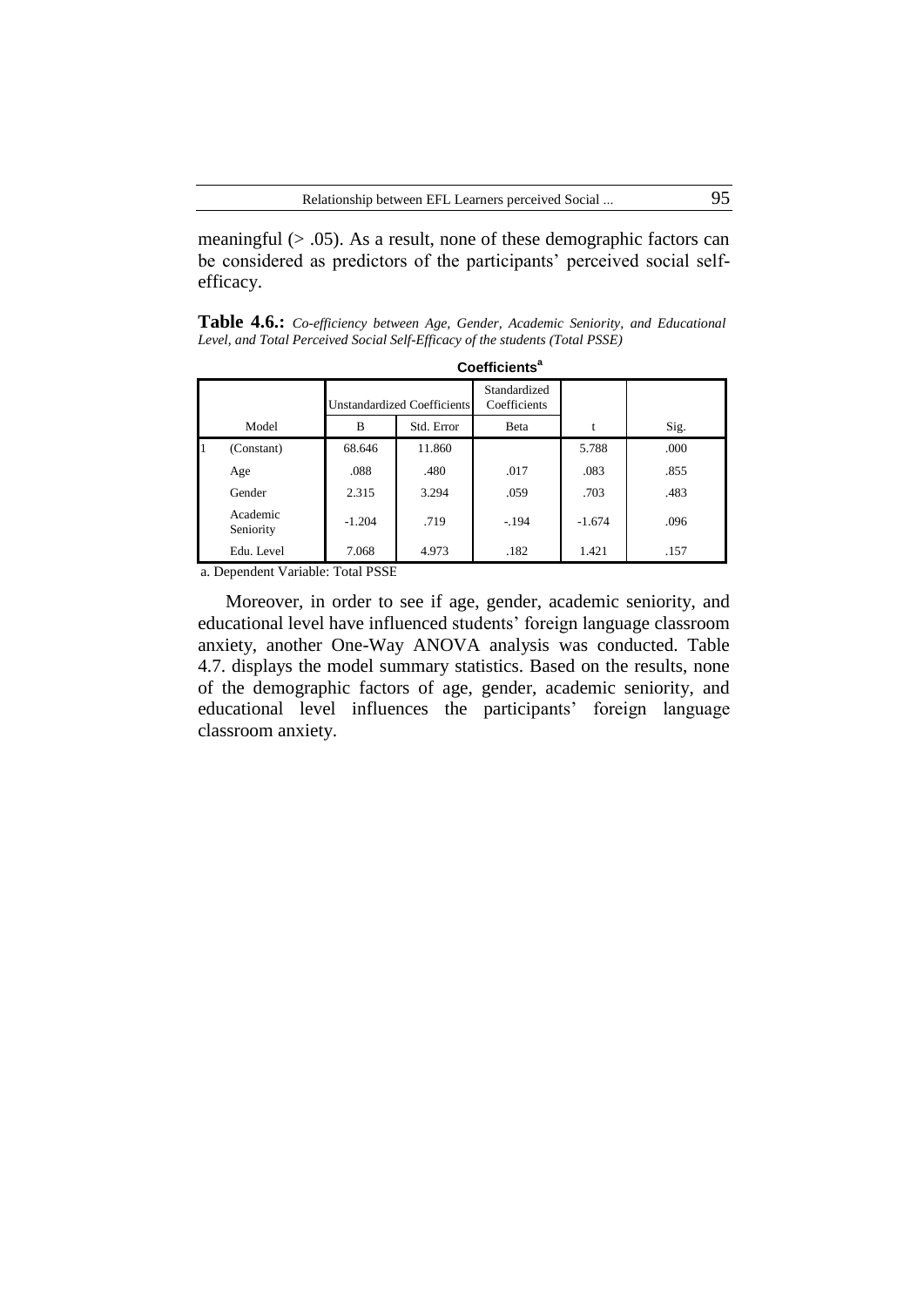**Table 4.7:** *Co-efficiency between Age, Gender, Academic Seniority, and Educational Level, and Total Foreign Language Classroom Anxiety of the students (Total FLCA)*

|                            | <b>Unstandardized Coefficients</b> |            | Standardized<br>Coefficients |          |      |
|----------------------------|------------------------------------|------------|------------------------------|----------|------|
| Model                      | B                                  | Std. Error | Beta                         | t        | Sig. |
| (Constant)<br>$\mathbf{1}$ | 105.791                            | 9.675      |                              | 10.934   | .000 |
| Age                        | $-.091$                            | .391       | $-.022$                      | $-.233$  | .816 |
| Gender                     | $-2.884$                           | 2.687      | $-.090$                      | $-1.073$ | .285 |
| Academic<br>Seniority      | $-.301$                            | .586       | $-.060$                      | $-513$   | .609 |
| Edu. Level                 | $-2.909$                           | 4.057      | $-.092$                      | $-717$   | .474 |

**Coefficients<sup>a</sup>**

a. Dependent Variable:

Total FLCA

# **5. Discussion and Conclusion**

Many believed and still believe that it is the 'self' which not only affects but also defines what exists other than itself. As most of the scientific discussions look from the sides of a coin, the 'society/environment-on-self' aspect emphasizes the opposite side. Socio-constructively, it deals with the issue that environment ('nature', 'society' or so) affects the individual. According to Matthews et al. (2003) Constructivist theories of social psychology suppose that personality is continuously created and recreated through discourse between people. In fact, it is located 'between' rather than 'within' persons.

As noted in the introduction, social self-efficacy encompasses the belief in one's self to act well in social situations. Once we consider the interactional atmosphere of EFL classes, the prominence of developing this crucial type of self-efficacy would reveal its vital importance. By engagement of the interconnectionist *Global Village* of McLuhan (1968), the community-based essence of foreign language class makes a transactional framework in which not only 'self' is the medium and message but also in constant mutual affecting and being affected with the surrounding 'society'. In such a socio-constructive ecosystem, creating an atmosphere in which individualism and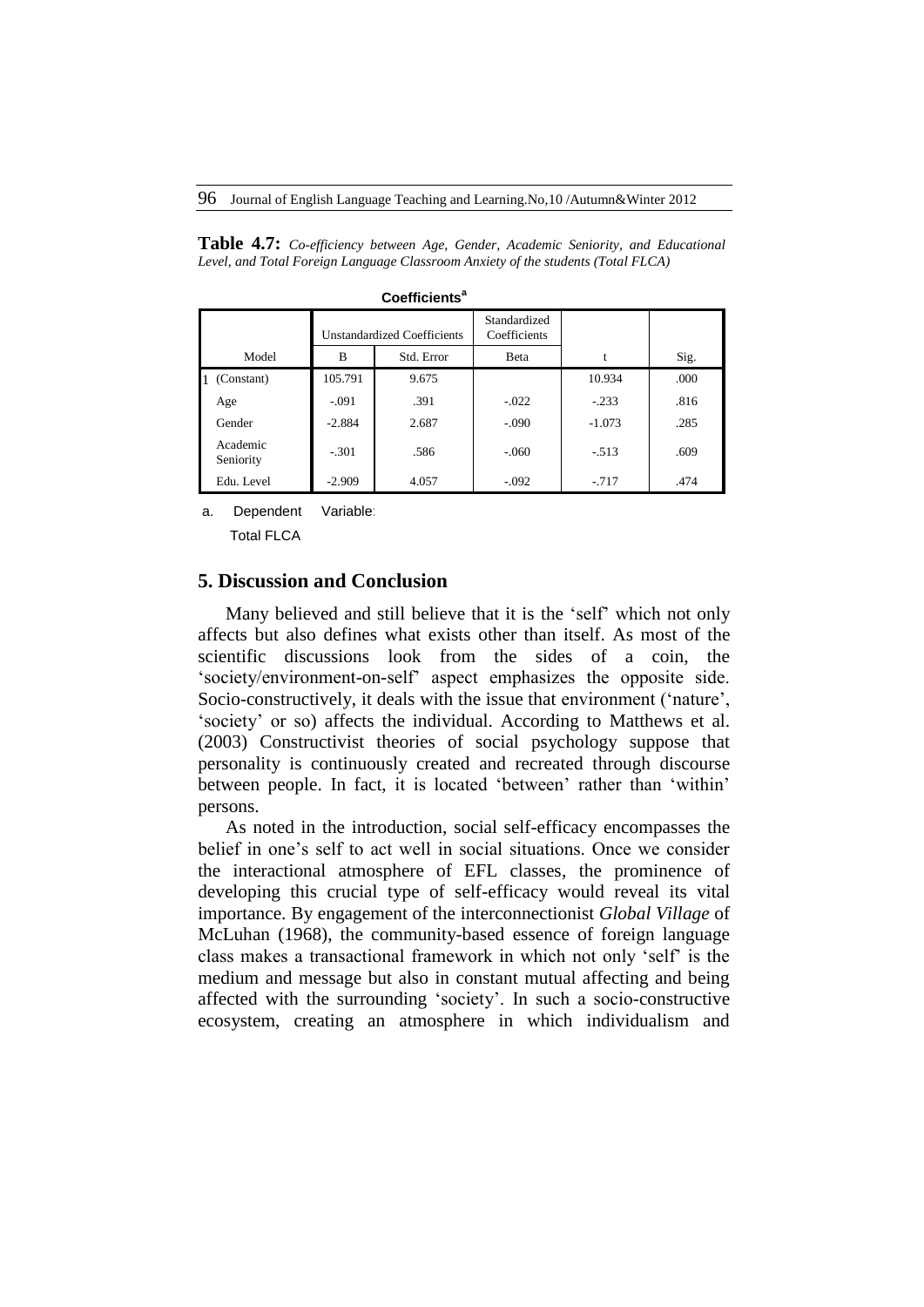collectivism are in a position of synergistic give and take will increase the efficiency of language teaching and the quality of learning.

Dörnyei and Ushioda (2009) hold that "our concept of self, that is the organized representation we have of our theories, attitudes and beliefs about ourselves, is socially constituted since we encounter and understand ourselves in relation to others; shaped by particular sociocultural contexts and practices" (p. 336). What we think and feel of ourselves has a prominent role in this regard. In fact, our "selfperception" not only defines who we are but also what we can achieve and to what extent. For Elliot et al. (2005), theoretically, having a high opinion of one's abilities should have a positive influence upon performance. They say that "Bandura's self-efficacy theory (1997) … states that individuals who have positive views of their capabilities should be both highly motivated and high-achievers. Thus, a wideranging literature points to a positive correlation between selfperceptions and academic performance" (pp. 90-91).

How we see ourselves also affects how we relate ourselves to others and how we deal with others helps us understand ourselves, better. Research consistently confirms that the sense of attachment security is associated with positive mental representations of others, a stable sense of self-efficacy and self-esteem, and reliance on constructive ways of coping, which in turn facilitate mental health and psychological functioning even in times of stress (Corr and Matthews, 2009, p. 255).

It seems that the results of this research endorse these claims. This study tried to stress the vital role of socio-communicative parameters in language learning and pedagogy. It was done with valuing the somewhat ignored scope of 'interpersonal self' and emphasized the importance of the contextual, interactional, and social domain of the famous notion of 'self-efficacy'.

More than two decades have now passed since Bandura introduced the concept of 'self-efficacy' within the social cognitive theory of human behavior in 1986. During this period, a great number of studies have focused on the concept itself, its relation to so many other parameters, and its influence on human life. But what if 'self-efficacy' is what human generations simply have called it 'faith'?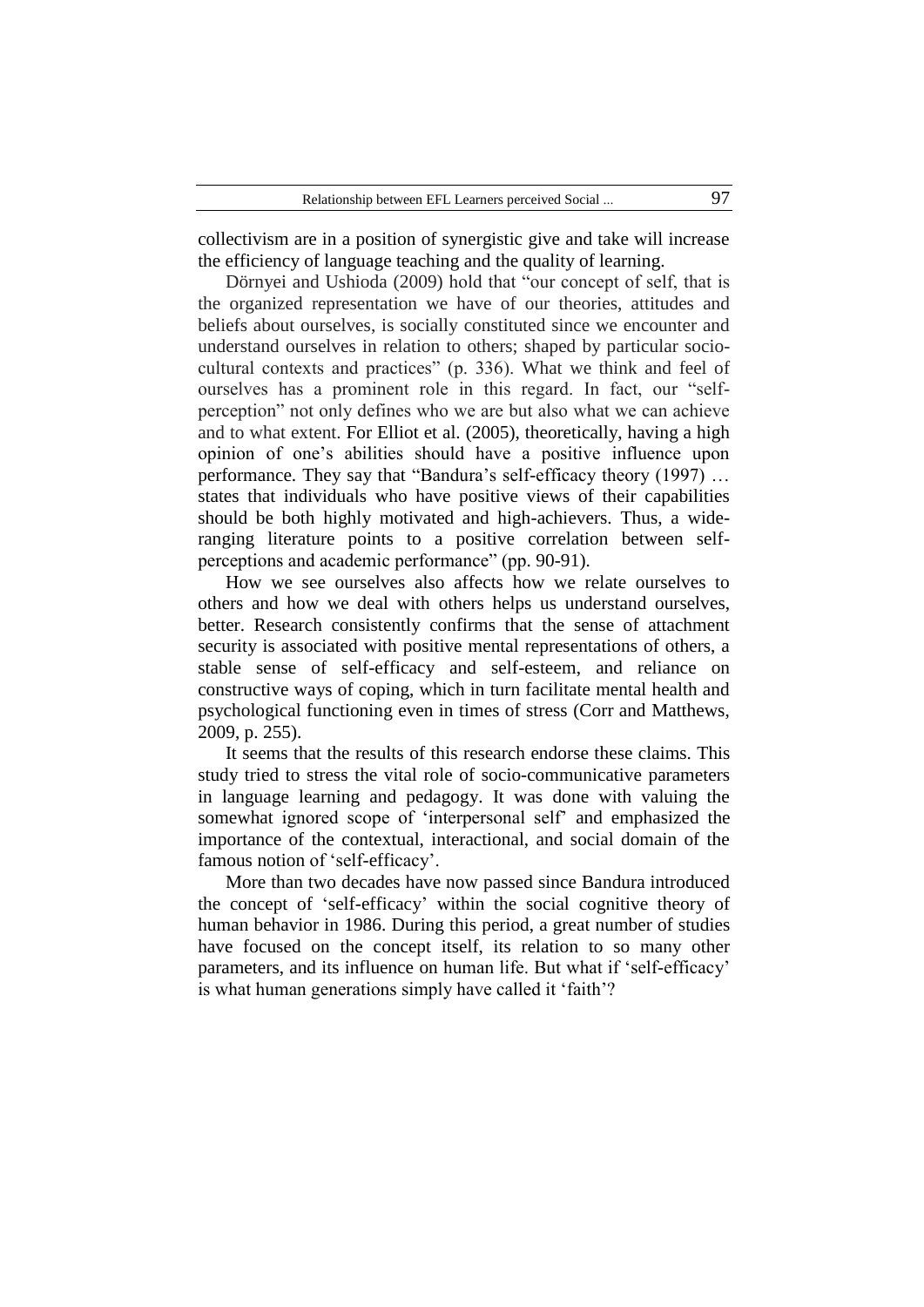#### **References**

- Andrade, M. & Williams, K. (2009). Foreign Language Learning Anxiety in Japanese EFL University Classes: Physical, Emotional, Expressive, and Verbal Reactions. *Sophia Junior College Faculty Journal*, 29: 1-24.
- Anxiety. (2012). *Encyclopædia Britannica*. *Ultimate Reference Suite.* Chicago: Encyclopædia Britannica.
- Awan, R., Azher, M., Anwar, M. N., & Naz, A. (2010). An Investigation of Foreign Language Classroom Anxiety and its Relationship with Students' Achievement. *Journal of College Teaching and Learning*, 7, 11: 33-40. Retrieved on March 7, 2012, from http: [//search.proquest.com/docview/818498103?accountid=](http://search.proquest.com/docview/818498103?accountid=15017/) [15017/](http://search.proquest.com/docview/818498103?accountid=15017/)
- Bailey, P., Onwuegbuzie, A. & Daley, Ch. (2000). Correlates of Anxiety at Three Stages of the Foreign Language Learning Process. *Journal of Language and Social Psychology*, 19, 4: 474-490.
- Bandura, A. (1977). *Social Learning Theory.* Englewood Cliffs, NJ: Prentice-Hall.
- Bandura, A. (1986). *Social Foundations of Thought and Action: A Social Cognitive Theory.* Englewood Cliffs, NJ: Prentice-Hall.
- Bandura, A. (Ed.). (1995). *Self-Efficacy in Changing Societies*. New York: Cambridge University Press.
- Bandura, A. (1997*). Self-Efficacy: The Exercise of Control*. New York: W. H. Freeman and Company.
- Corr, Ph. J. & Matthews, G. (2009). *The Cambridge Handbook of Personality Psychology*. Cambridge: Cambridge University Press.
- Dörnyei, Z. & Ushioda, E. (eds.) (2009). *Motivation, Language Identity and the L2 Self.* Bristol: Multilingual Matters.
- Elliot, J. G., Hufton, N. R., Willis, W. & Illushin, L. (2005). *Motivation, Engagement and Educational Performance: International Perspectives on the Contexts for Learning.* New York: Palgrave.
- Guiora, A. Z. (1983). The Dialectic of Language Acquisition, 'An Epistemology for the Language Sciences.' *Language Learning*, 33, 5: 3-12.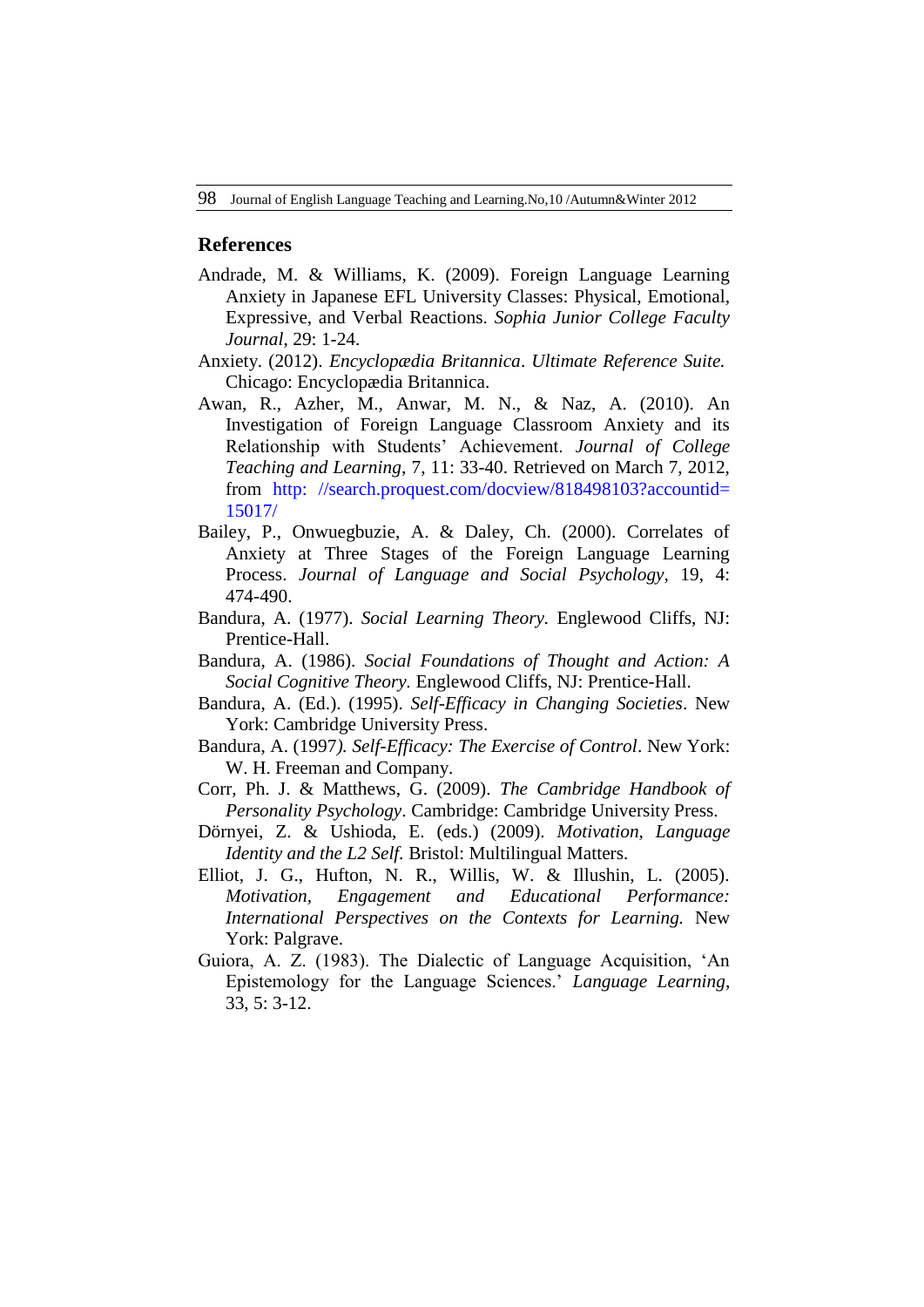- Horwitz, E. K., Horwitz, M. B., & Cope, J. (1986). Foreign language classroom anxiety. *The Modern Language Journal*, 70: 125-132.
- Horwitz, E. K. (2001). Language Anxiety and Achievement. *Annual Review of Applied Linguistics*, 21: 112-126.
- Mahyuddin, R., Elias, H., Cheong, L. S., Muhamad, M. F., Noordin, N. & Abdullah, M. Ch. (2006). *Jurnal Pendidik dan Pendidikan*, 21: 61–71.
- Mallinckrodt, B. & Wei, M. (2005). Attachment, Social Competencies, Social Support, and Psychological Distress. *Journal of Counseling Psychology*, 52, 3: 358-367.
- Matthews. G., Deary, I. J. & Whiteman, M. C. (2003). *Personality Traits*,  $2^{nd}$  ed. Cambridge: Cambridge University Press.
- Ortega Cebreros, A. M. (2003). Measuring Language Anxiety Perceived by Spanish University Students of English. *Barcelona English Language and Literature Studies* (*BELLS*), 12. Retrieved on April 13, 2012, from <http://publicacions.ub.edu/revistes/bells12/default.asp/>
- Rahemi, J. (2007). Self-Efficacy in English and Iranian High School Students: Majoring in Humanities. *Novitas Royal*, 1, 2: 98-111.
- Rahimi, A. & Abedini, A. (2009). The Interface between Learners' Self-Efficacy Concerning Listening Comprehension and Listening Proficiency. *Novitas Royal*, 3, 1: 14-28.
- Sherer, M., Maddux, J. E., Mercandante, B., Prentice-Dunn, S., Jacobs, B. & Rogers, R. (1982). The self-efficacy scale: Construction and validation. *Psychological Reports*, 51: 663-671.
- Smith, H. M. & Betz, N. E. (2000). Development and Validation of a Scale of Perceived Social Self-Efficacy. *Journal of Career Assessment*, 8, 3: 283-301.
- Stern, H. H. (1991). *Fundamentals Concepts of Language Teaching*. New York: Oxford University Press.
- Strecher, V. J., McEvoy DeVellis, B., Becker, M. H. & Rosenstock, I. M. (1986). The Role of Self-Efficacy in Achieving Health Behavior Change. *Health Education Quarterly*, 13, 1: 73-91.
- Treptow, R. L. (1999). [An Examination of Links between Social](http://digitalcommons.unl.edu/dissertations/AAI9942161) [Anxiety and Self-Efficacy Using Adults' Retrospective Perceptions](http://digitalcommons.unl.edu/dissertations/AAI9942161)  [of Socialization Factors. Dissertation.](http://digitalcommons.unl.edu/dissertations/AAI9942161) *ETD collection for University of Nebraska - Lincoln.* [Paper AAI9942161. Retrieved](http://digitalcommons.unl.edu/dissertations/AAI9942161)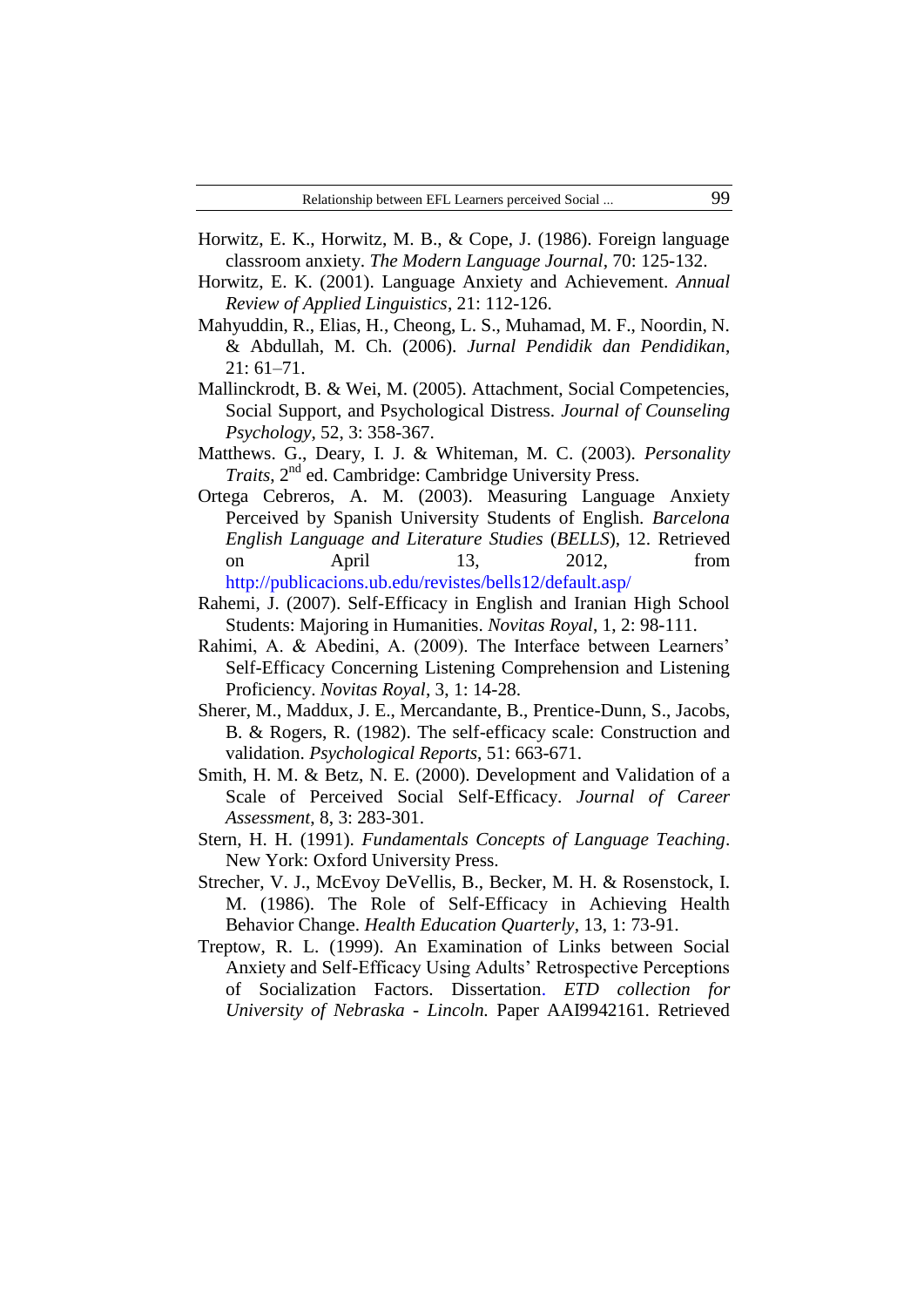on Mrach 11, 2012, from ETD collection for University of Nebraska - Lincoln. Paper AAI9942161.

- Yamini, M. & Tahriri, M. (2006). On the Relationship between Foreign Language Classroom Anxiety and Global Self-Esteem among Male and Female Students at Different Educational Levels. *Iranian Journal of Applied Linguistics (IJAL)*, 9, 1: 101-129.
- Zimmerman, B. & Reisemberg, R. (1997). Becoming a Self-Regulated Writer: A Social Cognitive Perspective. *Contemporary Educational Psychology*, 22: 73–101.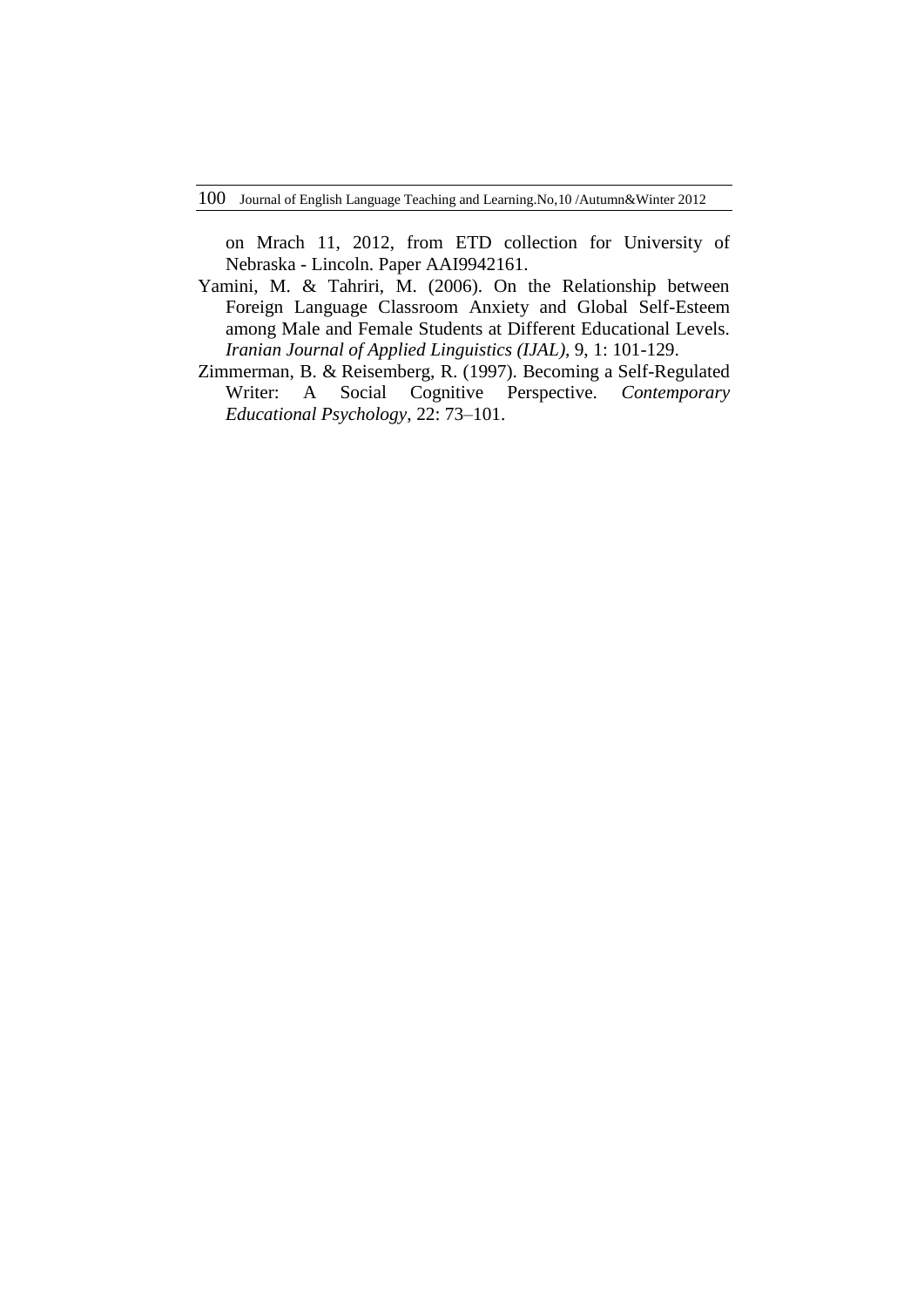# **Appendices Appendix A** \*

#### **Smith and Bethz's (2000) Scale of Perceived Social Self-Efficacy (SPSSE)**

\* (In the applied version, item 23 ("Get a date to a dance that your friends are going to") was deleted.)

|                                                             | No Confidence<br>at all | Little     | Moderate       | Much<br>Confidence | Compl         |
|-------------------------------------------------------------|-------------------------|------------|----------------|--------------------|---------------|
| <b>Activity</b>                                             |                         | Confidence | Confiden<br>ce |                    | ete<br>Confid |
|                                                             |                         |            |                |                    | ence          |
| 1. Start a conversation with someone you don't              |                         |            |                |                    |               |
| know very well.                                             |                         |            |                |                    |               |
| 2. Express your opinion to a group of people                |                         |            |                |                    |               |
| discussing a subject that is of interest to you.            |                         |            |                |                    |               |
| 3. Work on a school, work, community or other               |                         |            |                |                    |               |
| project with people you don't know very well.               |                         |            |                |                    |               |
| 4. Help to make someone you've recently met                 |                         |            |                |                    |               |
| feel comfortable with your group of friends.                |                         |            |                |                    |               |
| 5. Share with a group of people an interesting              |                         |            |                |                    |               |
| experience you once had.                                    |                         |            |                |                    |               |
| 6. Put yourself in a new and different social<br>situation. |                         |            |                |                    |               |
| 7. Volunteer to help organize an event.                     |                         |            |                |                    |               |
| 8. Ask a group of people who are planning to                |                         |            |                |                    |               |
| engage in a social activity (e.g., go to a movie) if        |                         |            |                |                    |               |
| you can join them.                                          |                         |            |                |                    |               |
| 9. Get invited to a party that is being given by a          |                         |            |                |                    |               |
| prominent or popular individual.                            |                         |            |                |                    |               |
| 10. Volunteer to help lead a group<br><b>or</b>             |                         |            |                |                    |               |
| organization.                                               |                         |            |                |                    |               |
| 11. Keep your side of the conversation.                     |                         |            |                |                    |               |
| 12. Be involved in group activities.                        |                         |            |                |                    |               |
| 13. Find someone to spend a weekend afternoon               |                         |            |                |                    |               |
| with.                                                       |                         |            |                |                    |               |
| 14. Express your feelings to another person.                |                         |            |                |                    |               |
| 15. Find someone to go to lunch with.                       |                         |            |                |                    |               |
| 16. Ask someone out on a date.                              |                         |            |                |                    |               |
| 17. Go to a party or social function where you              |                         |            |                |                    |               |
| probably won't know anyone.                                 |                         |            |                |                    |               |
| 18. Ask someone for help when you need it.                  |                         |            |                |                    |               |
| 19. Make friends with a member of your class.               |                         |            |                |                    |               |
| 20. Join a lunch or dinner table where people are           |                         |            |                |                    |               |
| already sitting and talking.                                |                         |            |                |                    |               |
| 21. Make friends in a group where everyone else             |                         |            |                |                    |               |
| knows each other.                                           |                         |            |                |                    |               |
| 22. Ask again someone out after s/he was busy               |                         |            |                |                    |               |
| the first time you asked.                                   |                         |            |                |                    |               |
| 23. Get a date to a dance that your friends are             |                         |            |                |                    |               |
| going to.<br>24. Call someone you've met and would like to  |                         |            |                |                    |               |
| know better.                                                |                         |            |                |                    |               |
| 25. Ask a potential friend out for coffee.                  |                         |            |                |                    |               |
|                                                             |                         |            |                |                    |               |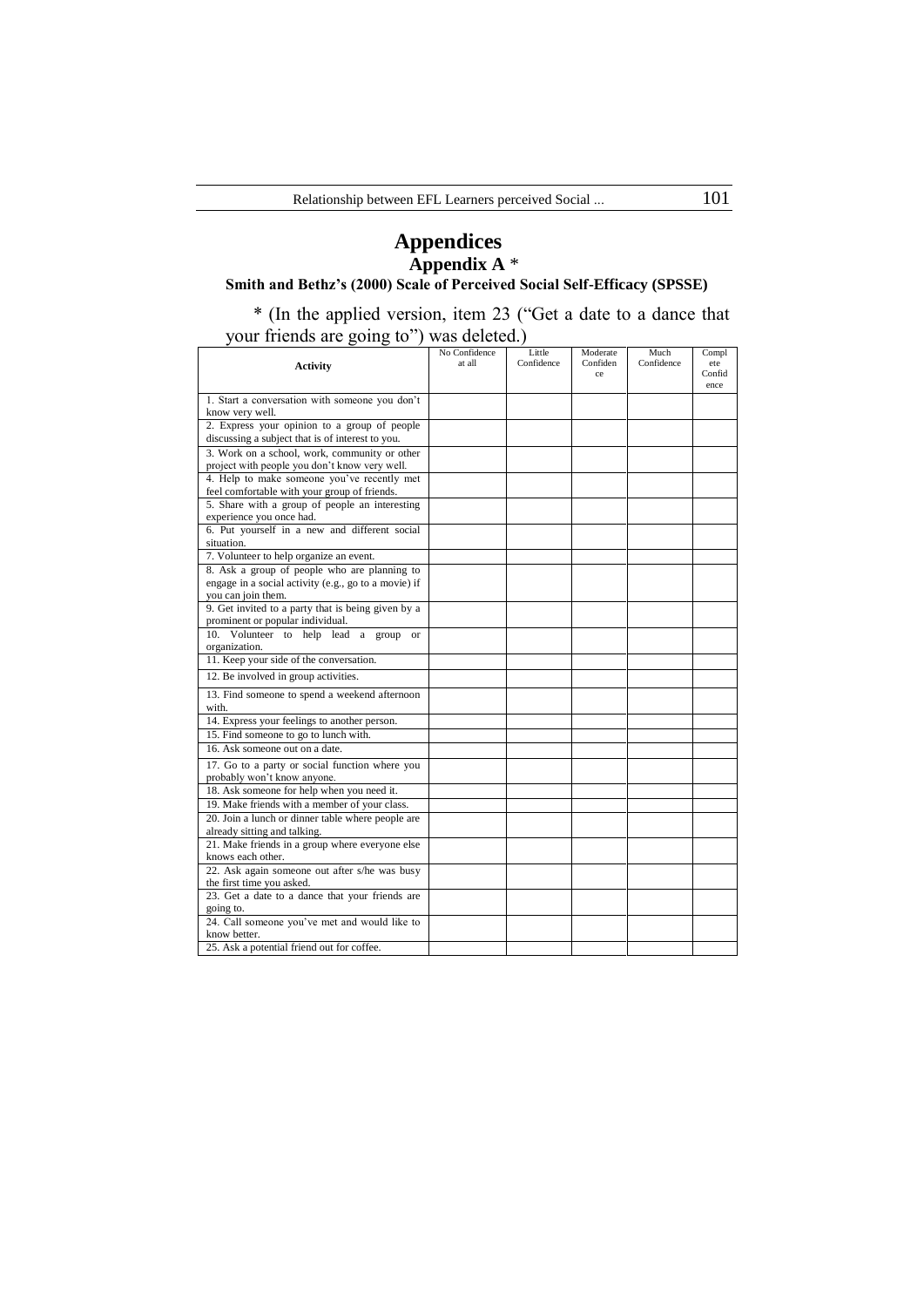102 Journal of English Language Teaching and Learning.No,10 /Autumn&Winter 2012

#### Strongly Disagree Disag ree Neither Agree Nor Disagree Agree Strongly Agree 1. I never feel quite sure of myself when I am speaking in my foreign language class. 2. I don't worry about making mistakes in language class. 3. I tremble when I know that I'm going to be called on in language class. 4. It frightens me when I don't understand what the teacher is saying in the foreign language. 5. It wouldn't bother me at all to take more foreign language classes. 6. During language class, I find myself thinking about things that have nothing to do with the course. 7. I keep thinking that the other students are better at languages than I am. 8. I am usually at ease during tests in my language class. 9. I start to panic when I have to speak without preparation in language class. 10. I worry about the consequences of failing my foreign language class. 11. I don't understand why some people get so upset over foreign language classes. 12. In language class, I can get so nervous that I forget things I know. 13. It embarrasses me to volunteer answers in my language class. 14. I would not be nervous speaking the foreign language with native speakers. 15. I get upset when I don't understand what the teacher is correcting. 16. Even if I am well prepared for language class, I feel anxious about it. 17. I often feel like not going to my language class. 18. I feel confident when I speak in foreign language class. 19. I am afraid that my language teacher is ready to correct every mistake I make. 20. I can feel my heart pounding when I'm going to be called on in language class. 21. The more I study for a language test, the more confused I get. 22. I don't feel pressure to prepare very well for language class. 23. I always feel that the other students speak the foreign language better than I do. 24. I feel very self‐conscious about speaking the foreign language in front of other students. 25. Language class moves so quickly that I worry about getting left behind. 26. I feel more tense and nervous in my language class than in my other classes 27. I get nervous and confused when I am speaking in my language class. 28. When I'm on my way to language class, I feel very sure and relaxed.

#### **Appendix B Horwitz's (1986) Foreign Language Classroom Anxiety Scale (FLCAS)**